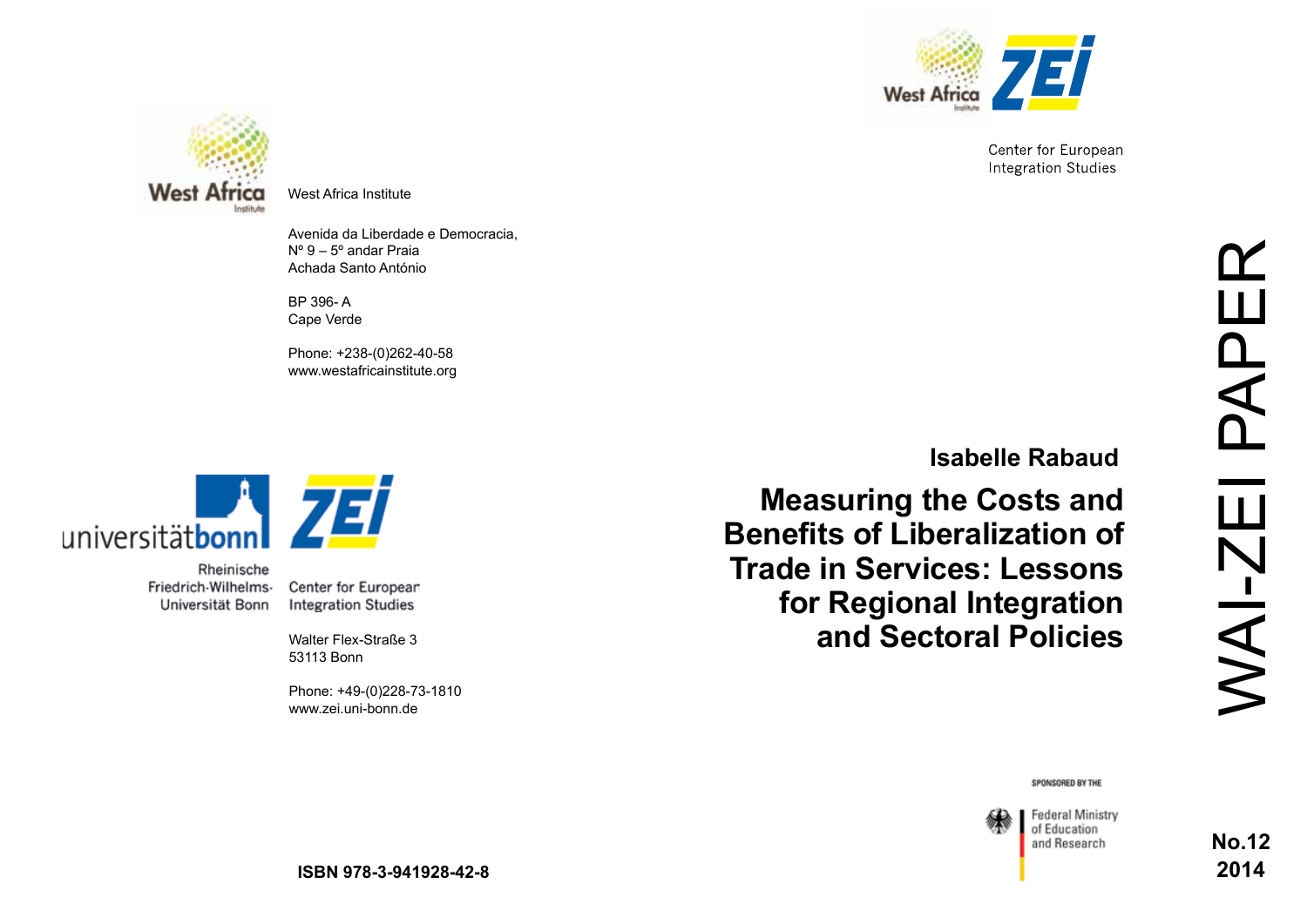# *Isabelle Rabaud*

# *Measuring the Costs and Benefits of Liberalization of Trade in Services: Lessons for Regional Integration and Sectoral Policies*

# *Introduction*

While creation of wealth arises mainly from services (70 % of world GDP in 2010) and these activities employ more than half of workers in most countries of the world, trade in services represents only a fifth of world trade in goods and services, a stable share for the past 45 years. This paradox can be explained by service specificities, relative to current consumption goods.

Initially seen as non-extractive and non-manufacturing industries, services gather a heterogeneous group of products and activities. They are frequently defined as a change in a person or a good made with the consent of the person or the owner of the good. Despite progress in terms of information and communication technology in many service industries, production must still be realized in the presence of the user, like in transportation or health. This colocation constraint of the supplier and the user, frequently implies the need for a commercial presence in the country before selling abroad. Thus, services cannot be traded separately from their production. This specificity has been recognized by trade negotiators of the GATS (General Agreement on Trade in Services), through the adoption of an extensive definition of trade in services including four modes:

Isabelle Rabaud is Associate Professor in International Economics at Laboratoire d'Economie d'Orléans (LEO) at Université d'Orléans, France. She specializes in international trade in services and migration issues linked to climate change. She is an expert for bi-regional partnerships such as the Euro-Mediterranean one and a WAI-ZEI Fellow.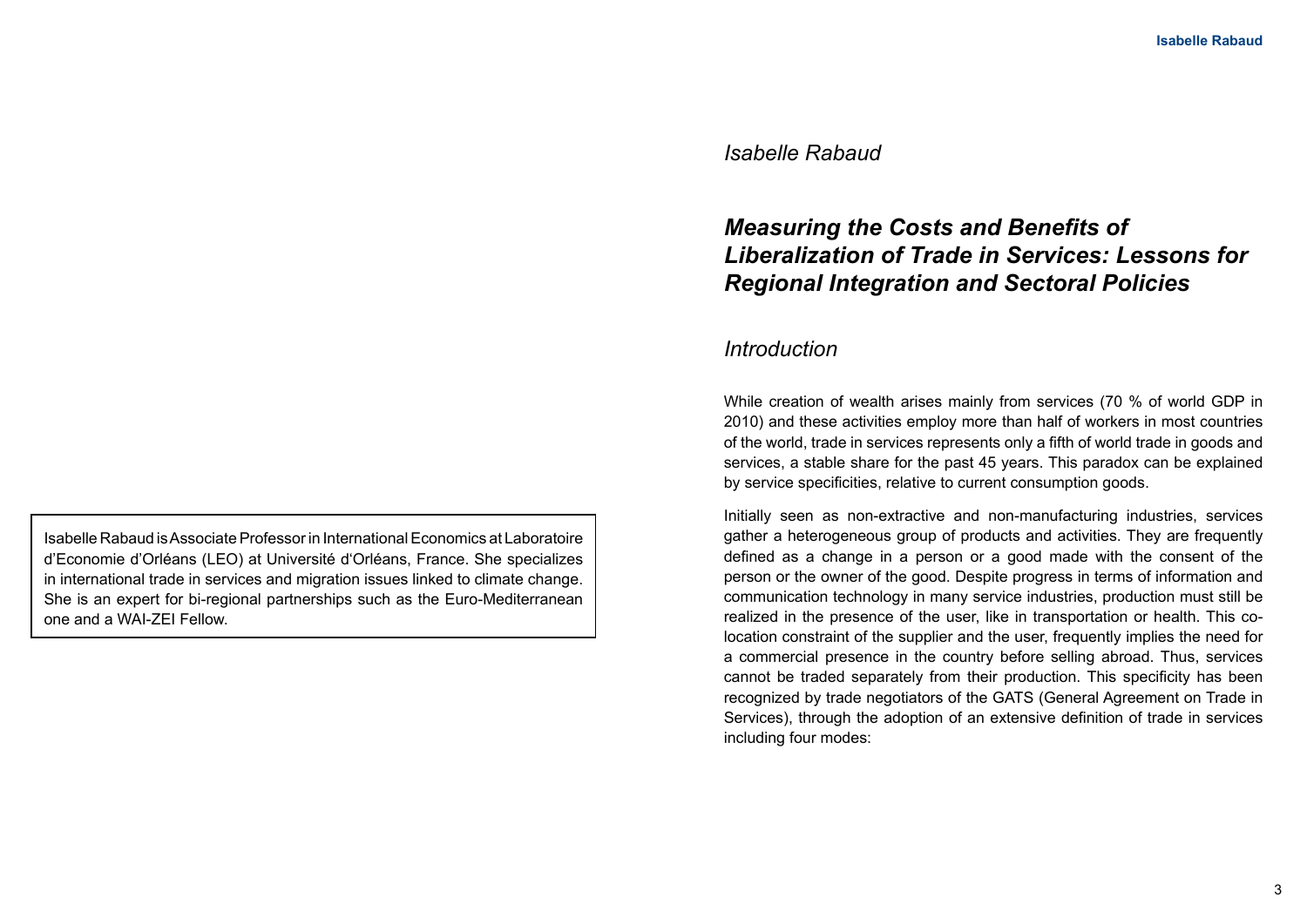- Cross-border supply (Mode 1), where both the supplier and the consumer remain in their respective countries, which corresponds to the traditional notion of trade and covers juridical services supplied by telephone or the Internet, or a health diagnosis sent by e-mail;
- Consumption abroad (Mode 2), where the consumer buys the service outside his or her home country: international tourism or studies abroad;
- Commercial presence (Mode 3), where service suppliers establish (or acquire) an affiliate, branch or representative office in another territory through which they provide their services; commercial presence is therefore closely linked to foreign suppliers' objective of obtaining a lasting interest in another country or to render services to consumers of other countries<sup>1</sup>; an example is health services provided by an hospital held by Foreign owners:
- Presence of natural persons (Mode 4), where an individual is present abroad in order to supply a service; it corresponds to temporary movement abroad; computer services or construction rely on temporary employment of workers under this framework.

Since the end of World War II, impressive progress has been made in liberalizing trade in goods, so that further improvements seem unlikely. After a huge decrease in the 1960s and 1970s, tariffs dropped from 16% to 4% and appear to have reached their limits. Only in a few industries do high barriers remain, which are linked to powerful interests or concern national security or sovereignty. Few improvements can be expected from further negotiations related to goods. Thus, the agreement signed in Bali on December 6, 2014, seemed unlikely to convince skeptical observers that multilateral negotiation processes can lead to ambitious reforms, despite advances in terms of trade facilitation. In this context, the perspective of a greater openness for trade in services seems promising. Indeed, important barriers limit internationalization of the highly regulated service industries. At first sight, given that services

represent the main economic activity, the potential expected gains from the removal of high barriers in those industries seems tremendous.

However, those potential gains might not be as high as expected. On the one hand, there are no tariffs in services, so that any restriction on trade concerns regulations or barriers behind the border. This kind of impediment to trade is difficult to measure. The size and the impact of their removal are then also difficult to assess. On the other hand, the constraint of co-location of supplier and user makes some degree of presence abroad necessary before any selling. Theoretical tools and assessment methods of gains from trade in commodities are ill-fitted to analyze trade in services due to this latter particularity, coupled with the nature of experiment goods. Thus, it is only in the second half of the 1980s that economists began to investigate these subjects.

Gains from liberalization of trade in services can be measured by two different methods:

- *• ex ante*, comparisons of actual operations of a country to its potential transactions with a minimal level of impediments to trade in services by the most deregulated country, with an estimation of trade potential by gravity equations. This analysis is linked to short term and partial equilibrium, which does not allow taking into account interactions between sectors, in particular forward/backward linkages. It needs lots of detailed data.
- *• ex post*, simulation of growth of trade or FDI flows created by reducing their impediments with Computable General Equilibrium (CGE) models, as is usual to assess gains from negotiation for trade in commodities. This method aims to assess potential of gains linked to multilateral or regional trade agreements. It relies on long term logic and can take into account structural changes.

We focus our work on liberalization of trade in services in developing countries, in particular in African countries. Indeed, progress has already been made in advanced countries towards mutual recognition of diplomas and harmonization of standards, as is the case within the European Union (EU) with the single market. Besides, international institutions, advanced countries seek to convince developing countries of the important potentialities of gains brought by openness to trade in services. From this perspective, CGE modelling seems to offer a suitable framework insofar as they correspond to long run logic and demand less data. Moreover, taking into account sectoral interactions allows for the analysis of the impact of openness on downstream industries using services.

<sup>1</sup> With commercial presence, the service suppliers produce and participate in GDP of its host countries, not of its origin country. Thus the impact is sensibly different from cross-border trade where the supplier stays in its origin country and contributes to domestic GDP. Nonetheless, the GATS (General Agreement on trade in services) has included commercial presence among the four modes of trade in services and we adopt this extensive definition.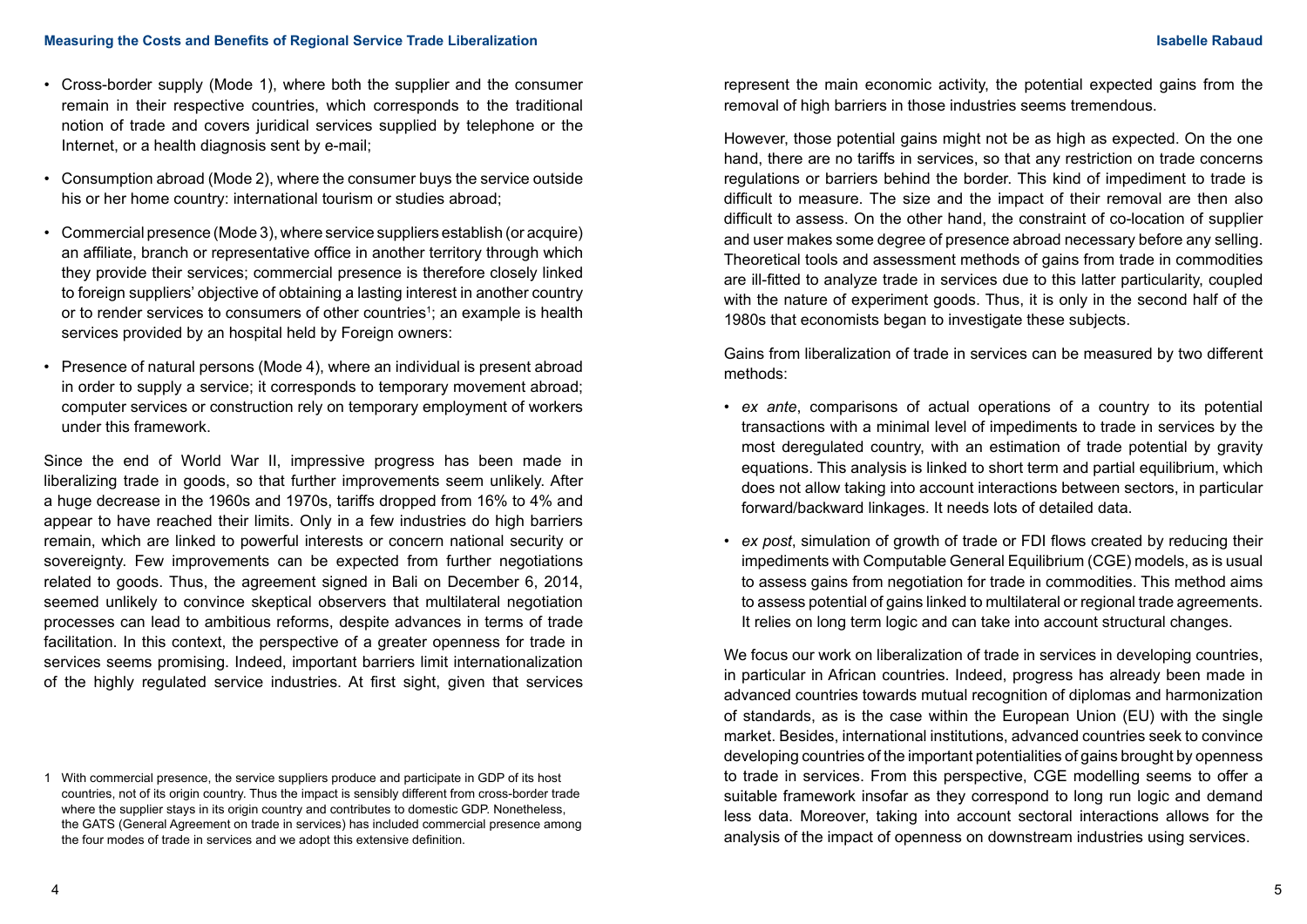Could liberalizing trade in services reduce costs of intermediary services and improve competitiveness of downstream firms, in particular in developing countries? What are the lessons for ECOWAS (Economic Community Of West African States) countries from the analysis of the impact of liberalization of trade in services on welfare, growth and trade, in Eastern Africa?

We begin with an assessment of the importance of services in domestic economies and in international trade, followed by a presentation of comparative advantage in services. The second part is devoted to demonstrating how gains arising from liberalization of trade in services have been analyzed by literature on CGE modeling, presenting the evolution of modeling towards greater realism and a better handling of particularities of tradable services (pluri- sectoral analysis). We focus our analysis on African countries, in particular on Tunisia. This will allow us to have information on the potential gains for ECOWAS countries from such improvement in the openness of service markets.

# *The role of services in knowledge economies*

# *Share of services in GDP and trade of ECOWAS countries*

In ECOWAS countries, the share of services in GDP is in line with that of low income countries. However, in Côte d'Ivoire, services represent a share of GDP similar to that of middle income countries, while share of GDP lags behind that of the rest of the world in Guinea and Guinea-Bissau, Mali, Liberia, Nigeria, Senegal, Sierra Leone. The opposite is true in Cape Verde and Senegal which have a higher share of services in employment, comparable to that of Europe and Central Asia region for the former and to Latin America and the Caribbean for the latter (see table 1).

#### **Table 1: Share of services in GDP for ECOWAS countries and different regions of the world**

|                  | 1990 | 1995 | 2000 | 2005 | 2006 | 2007 | 2008 | 2009 | 2010 |
|------------------|------|------|------|------|------|------|------|------|------|
| High income      | 64.7 | 68.3 | 70.6 | 72.5 | 72.5 | 72.6 | 73.1 | 75.1 | 74.2 |
| Middle<br>income | 44.4 | 47.6 | 49.8 | 50.6 | 50.7 | 51.3 | 51.3 | 53.1 | 52.5 |
| Low income       | 43.3 | 43.6 | 45.0 | 48.0 | 47.9 | 48.3 | 48.3 | 48.5 | 48.8 |

**Table 1: Share of services in GDP for ECOWAS countries and different regions of the world**

|                                           | 1990 | 1995 | 2000 | 2005 | 2006 | 2007 | 2008 | 2009 | 2010 |
|-------------------------------------------|------|------|------|------|------|------|------|------|------|
| East Asia and<br>Pacific                  | 52.0 | 55.5 | 59.0 | 61.4 | 61.5 | 61.7 | 62.1 | 63.2 | 62.2 |
| Europe and<br><b>Central Asia</b>         | 61.1 | 65.8 | 68.0 | 70.4 | 70.3 | 70.4 | 70.8 | 72.9 | 71.3 |
| of which Euro-<br>pean Union 27           | 63.0 | 67.2 | 69.5 | 71.9 | 71.8 | 71.7 | 72.2 | 74.2 | 72.8 |
| Latin America<br>and the<br>Caribbean     | 56.3 | 62.1 | 62.1 | 60.3 | 60.0 | 60.7 | 60.5 | 62.4 | 61.3 |
| <b>Middle East</b><br>and North<br>Africa | 46.4 | 48.4 | 42.2 | 39.0 | 38.5 | 39.5 |      |      |      |
| North America                             | 70.9 | 72.8 | 75.5 | 76.7 | 76.9 | 77.0 | 77.5 | 80.1 | 79.8 |
| South Asia                                | 45.2 | 46.9 | 50.8 | 52.9 | 53.2 | 53.1 | 53.9 | 54.5 | 54.4 |
| Sub-Saharan<br>Africa                     | 45.1 | 47.6 | 48.5 | 50.0 | 50.7 | 51.0 | 50.2 | 52.3 | 51.9 |
| World                                     | 61.0 | 64.4 | 66.7 | 68.4 | 68.4 | 68.6 | 69.1 | 70.9 | 69.9 |
| <b>Benin</b>                              | 52.9 | 53.5 | 52.2 | 54.4 | 54.6 | 55.7 | 55.2 | 54.6 | 54.3 |
| <b>Burkina Faso</b>                       | 49.6 | 42.7 | 46.1 | 43.0 | 45.7 | 48.5 | 44.2 | 46.3 | 41.7 |
| Cape Verde                                | 62.0 | 64.3 | 69.1 | 74.9 | 75.4 | 74.6 | 73.5 | 72.4 | 73.9 |
| Cote d'Ivoire                             | 44.3 | 54.5 | 50.9 | 51.3 | 51.2 | 50.9 | 48.9 |      |      |
| Gambia                                    | 64.6 | 63.8 | 60.6 | 58.9 | 63.7 | 65.8 | 61.3 | 61.2 | 58.7 |
| Ghana                                     | 38.1 | 30.6 | 32.2 | 31.6 | 48.8 | 50.2 | 48.6 | 49.2 | 51.1 |
| Guinea                                    | 42.9 | 51.6 | 44.2 | 41.1 | 36.3 | 35.1 | 32.7 | 33.8 | 33.2 |
| Guinea-Bissau                             | 20.6 | 32.8 |      |      |      |      |      |      |      |
| Liberia                                   | 28.8 | 12.9 | 19.7 | 25.7 | 28.5 | 26.5 | 25.6 | 37.0 | 50.2 |
| Mali                                      | 38.6 | 31.8 | 37.9 | 39.3 | 39.1 | 39.3 | 39.8 | 39.8 |      |
| Niger                                     | 48.6 | 42.5 | 44.4 | 59.9 | 45.9 | 45.9 | 42.6 | 45.7 | 43.5 |
| Nigeria                                   | 23.2 | 21.9 | 21.8 | 23.7 | 26.1 | 26.6 | 25.7 | 28.7 | 23.6 |
| Togo                                      | 43.7 | 40.0 | 46.5 | 43.4 | 45.7 | 45.5 | 41.0 | 51.1 | 52.3 |

Source: World Development Indicator data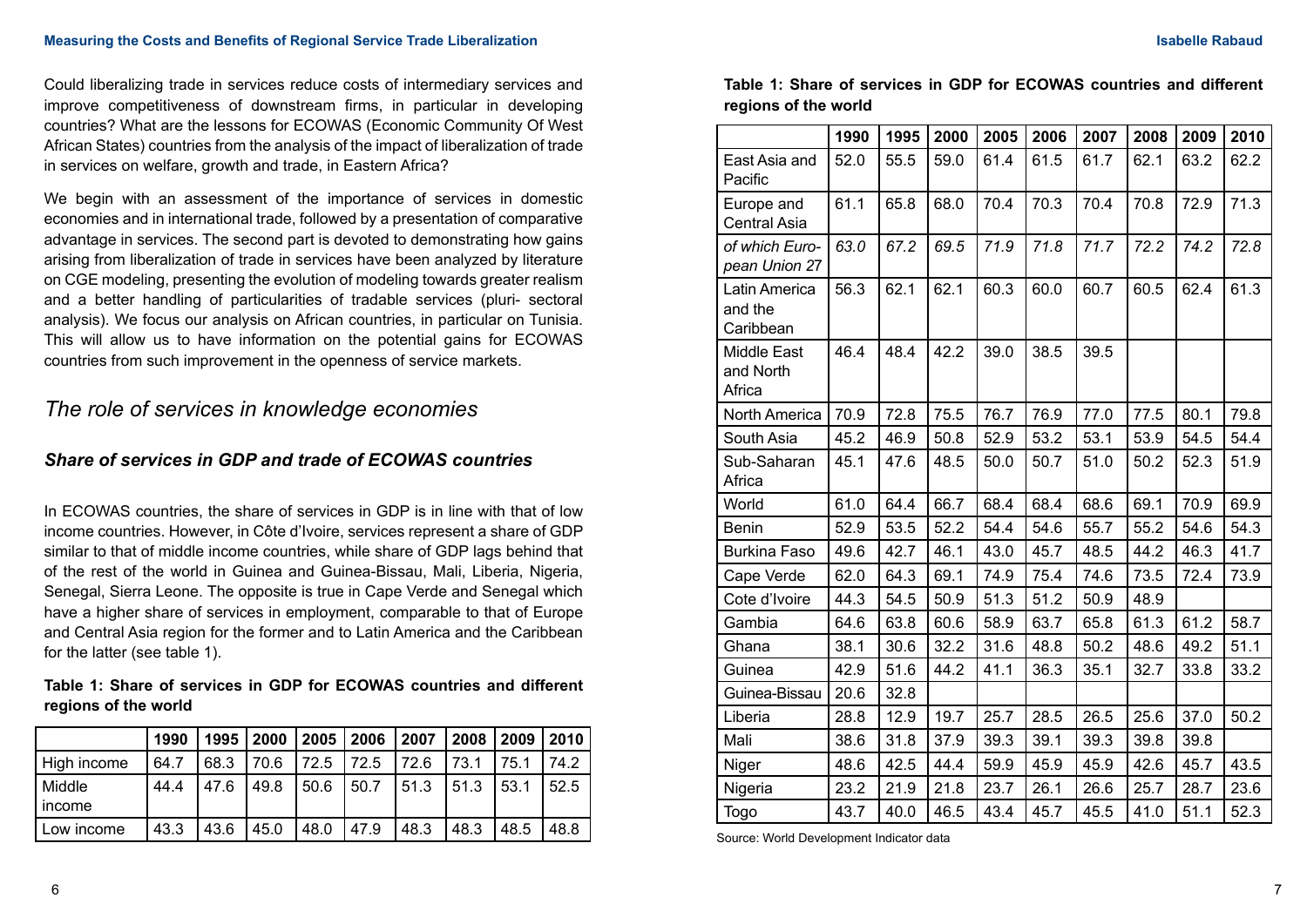Despite their preeminence in domestic economy GDP's and employment, services represent less than a third of trade in goods and services, in all the regions of the world (see graph 1). In contrast, in some ECOWAS countries, services represent nearly 80% of exports of goods and services as in Cape Verde due to the importance of tourism exports. To a lesser extent, this is also the case for Liberia (more than 60%), in line with the importance of flag of convenience, Gambia (slightly less than 60%) and Benin (nearly 40%). In other countries, the share of services in total trade is similar to that of other regions of the world (see graph 2).

#### **Graph 1: Share of geographic zone in world exports of services**



Lecture: EAS: East Asia & Pacific, ECS: Europe & Central Asia, EU15: European Union, LCN: Latin America & Caribbean, MEA: Middle East & North Africa, NAC: North America, SAS: South Asia, SSF: Sub-Saharan Africa, WLD: World, HIC: High Income Countries, MIC: Middle Income Countries, LIC: Low Income Countries

Source: Calculations of the author, from WDI data

Notwithstanding the importance of services in the total exports of some ECOWAS countries, the economies of the region account for a small share of world exports, with the largest exporter, Nigeria hardly reaching 0.08%, and the second, Ghana, 0.04%. Most countries of the region register a share below 0.01% (see graph 3).





Source: Calculations of the author, from WDI data

#### **Graph 3: Share in world exports of services for ECOWAS countries**



Lecture: BEN: Benin, BFA: Burkina Faso, CPV: Cape Verde, CIV: Cote d'Ivoire, GMB: Gambia, GHA: Ghana, GIN: Guinea, LBR: Liberia, MLI: Mali, NER: Niger, NGA: Nigeria, SEN: Senegal, SLE: Sierra Leone, TGO: Togo Source: Author's calculations, from WDI data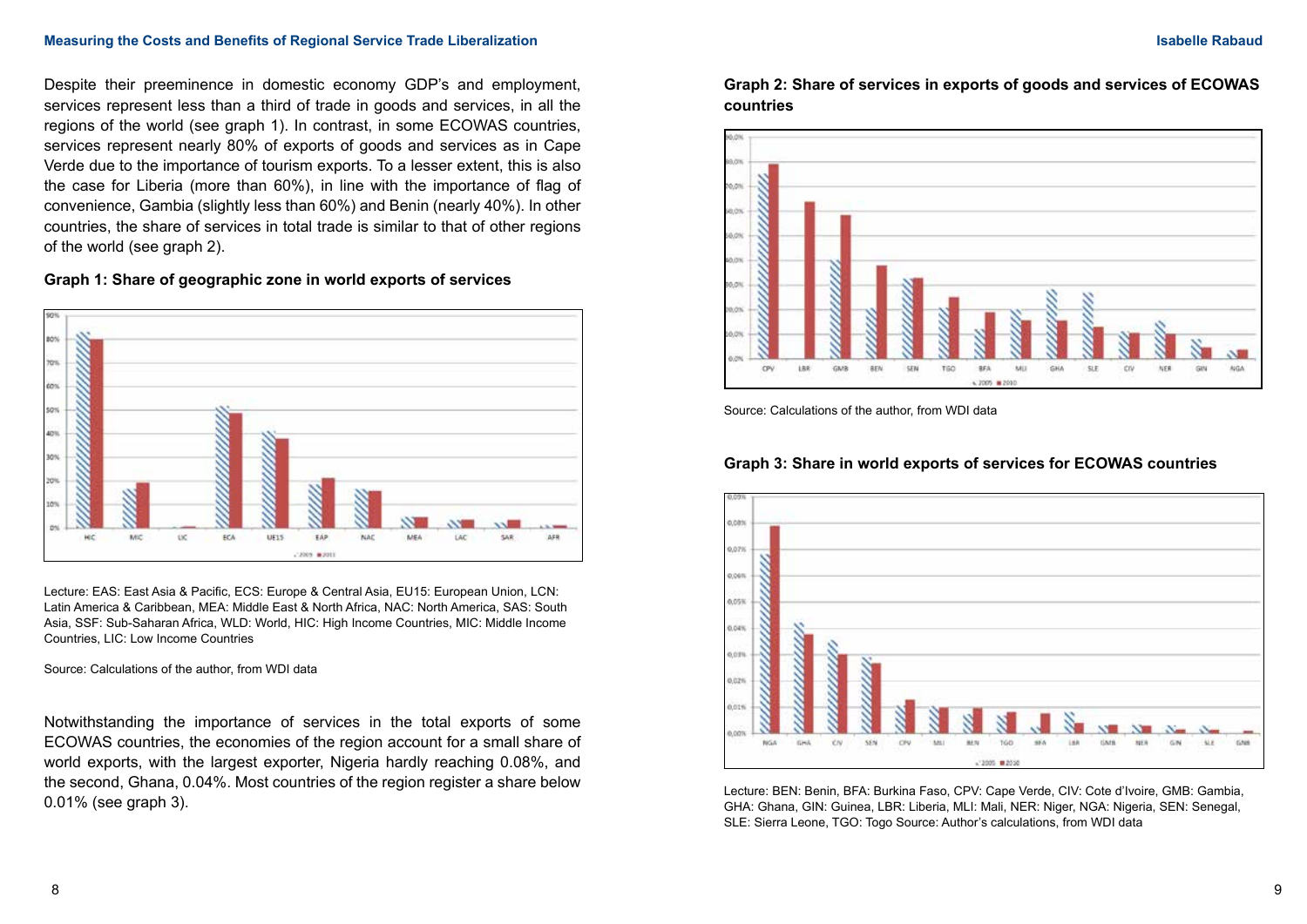#### **Measuring the Costs and Benefits of Regional Service Trade Liberalization**

When it comes to imports, the outlook is different with the share of services in total imports of goods and services of less than 40%, compared to a third for most regions of the world (see graphs 4 and 5).

#### **Graph 4: Share of services in imports of goods and services in various regions**



Lecture: EAS: East Asia & Pacific, ECS: Europe & Central Asia, EU15: European Union, LCN: Latin America & Caribbean, MEA: Middle East & North Africa, NAC: North America, SAS: South Asia, SSF: Sub-Saharan Africa, WLD: World, HIC: High Income Countries, MIC: Middle Income Countries, LIC: Low Income Countries

Source: Calculations of the author, from WDI data.

However, the share of big ECOWAS countries, Nigeria and Ghana, in world imports of services is higher than their share of world exports, reflecting the net importing position of the region. As for other countries, with the exception of Cape Verde, their share in world imports is similar to their share in world exports and remains tiny (see graph 6).

**Graph 5: Share of services in imports of goods and service for ECOWAS countries**



Lecture: BEN: Benin, BFA: Burkina Faso, CPV: Cape Verde, CIV: Cote d'Ivoire, GMB: Gambia, GHA: Ghana, GIN: Guinea, MLI: Mali, NER: Niger, NGA: Nigeria, SEN: Senegal, SLE: Sierra Leone, TGO: Togo; 2008 instead of 2010 for Cote d'Ivoire; Abnormal values for Liberia,

Source: Author's calculations from WDI data

#### **Graph 6: Share of ECOWAS countries in world imports of services**



Lecture: BEN: Benin, BFA: Burkina Faso, CPV: Cape Verde, CIV: Cote d'Ivoire, GMB: Gambia, GHA: Ghana, GIN: Guinea, LBR: Liberia, MLI: Mali, NER: Niger, NGA: Nigeria, SEN: Senegal, SLE: Sierra Leone, TGO: Togo . Source: Author's calculations from WDI data.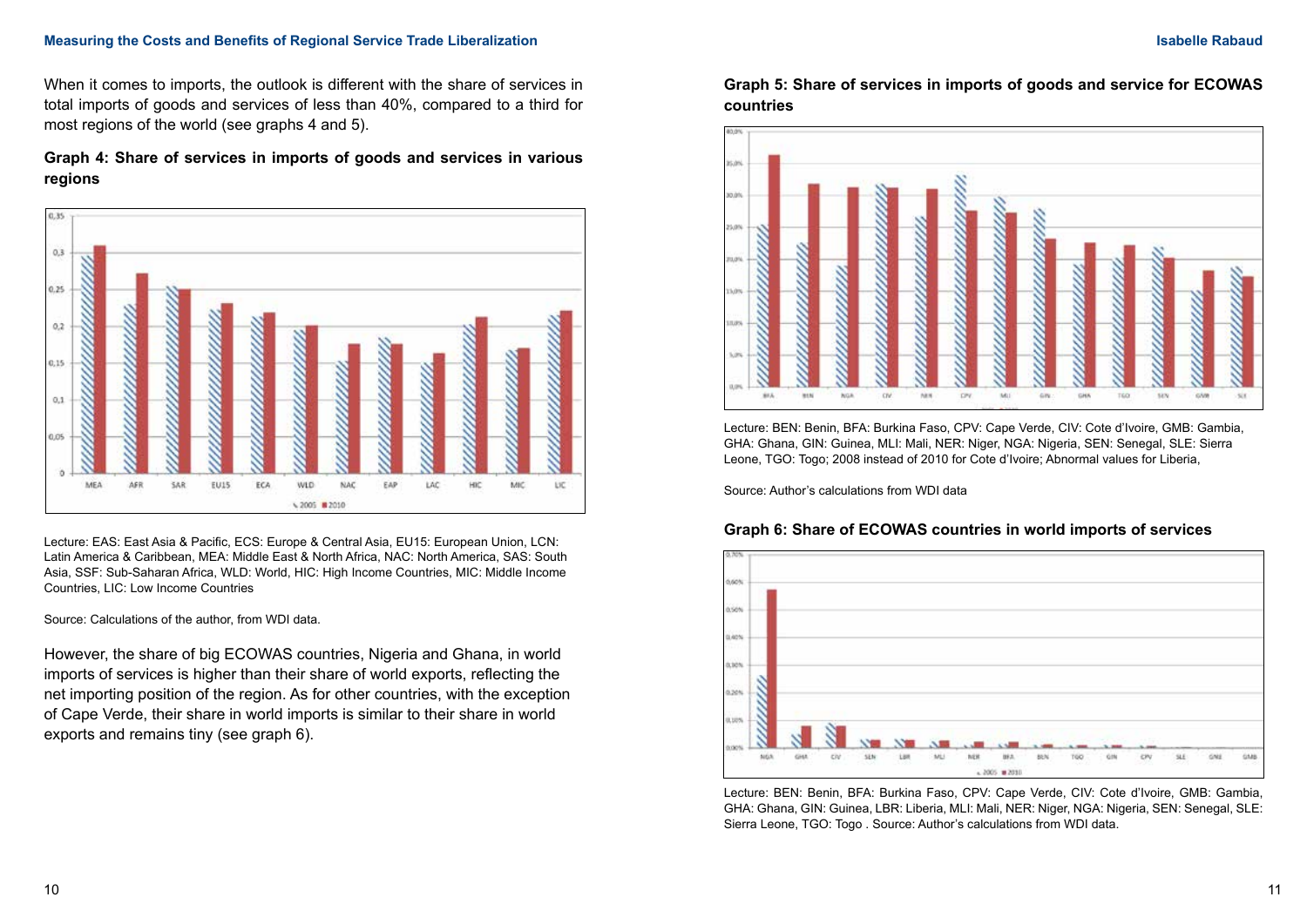#### *Comparative advantages in services*

The analysis of the revealed comparative indicator of CEPII<sup>2</sup> shows a contrasting situation among ECOWAS countries. On the one hand Gambia, Cape Verde, Senegal, Togo and to a lesser extent Benin have a comparative advantage in services. Gambia enjoys a comparative advantage in all service industries except for financial services. For Cape Verde, it comes mainly from tourism activities (transportation and travel items) and also from communications, while the country also has a comparative disadvantage in other service industries. Senegal displays comparative advantages in all services industries, with the exception of transportation, information services and royalties. Togo exhibits a similar pattern, having a comparative disadvantage only in financial services and royalties. Benin presents a more balanced position with comparative advantages only in tourism, communication, construction, insurance and other business services. On the other hand, the nine other member countries disclose comparative disadvantages in services, with the exception of Mali, having a balanced, slightly positive position (see table 2).

The position of oil exporting countries contrasts with that of oil non-exporting economies. In general, the former present strong comparative disadvantages in services and in tourism, with Nigeria and Ghana exhibiting no comparative advantage in any service industries; Niger only in tourism and Cote d'Ivoire only in communications. In the meantime, oil non-exporting countries enjoy comparative advantages in tourism. Senegal and Benin are the exceptions. Except for Gambia and Togo, all economies have a comparative disadvantage in transportation. When it comes to "other business services"; that is professions and advisors, only Benin, Senegal and Togo display a comparative advantage (see table 2).

The situation in ECOWAS countries regarding the size of the service sectors in the domestic economy and in trade is highly diverse; depending on the importance of their tourism sector (Cape Verde) and on their implication in flag of convenience, as is the case for Liberia. In this context, it seems legitimate to question potential gains from liberalization of services for developing countries.

# *Analysis of gains from trade in services with CGE modelling: what insights for ECOWAS countries*

Before looking at CGE modelling applied to the liberalization of international service operations in African countries, we examine the particular nature and the measurement of barriers to trade in services.

#### *Assessment of barriers to trade in services*

In contrast with mass consumption goods, for which tariffs can protect domestic producers from imports, in services, every protection implies a regulation - a barrier "behind the border". If some rules are driven by efficiency and equity concerns, it remains difficult to distinguish between legitimate measures and hidden protectionism. The very characteristics of services give birth to market failures. Thus, in infrastructure services (transportation, telecommunication, energy,…), entry is often restricted because of the presence of a natural monopoly. Asymmetry of information is common, insofar as services are experiment goods, whose quality can only be seen after use. Entry and ongoing operation regulations can improve welfare when information is costly, and consumers have the same preferences about the attributes of service suppliers, as for complex goods. Moreover, information on measures undertaken is not always available; definition of restrictions proves tricky and foreign operations are difficult to redraw by mode of trade. Besides, governments have a degree of liberty to restrict foreign transactions in services and opt for less transparency than for goods.

Barriers to trade in services have two features. Restrictions on entry/settlement increase fixed costs and have the impact of:

- competition reduction, creating rents, for which a tariff equivalent can then be calculated ("triangle losses"); a high wedge between price and cost indicates rents;
- increasing inefficiency due to a lack of access to world technology, which increases costs ("rectangle losses"); margin between price and cost is forced by those dead- weight costs.

<sup>2</sup> See the definition of revealed comparative indicator in the appendix or in Fouquin (2011).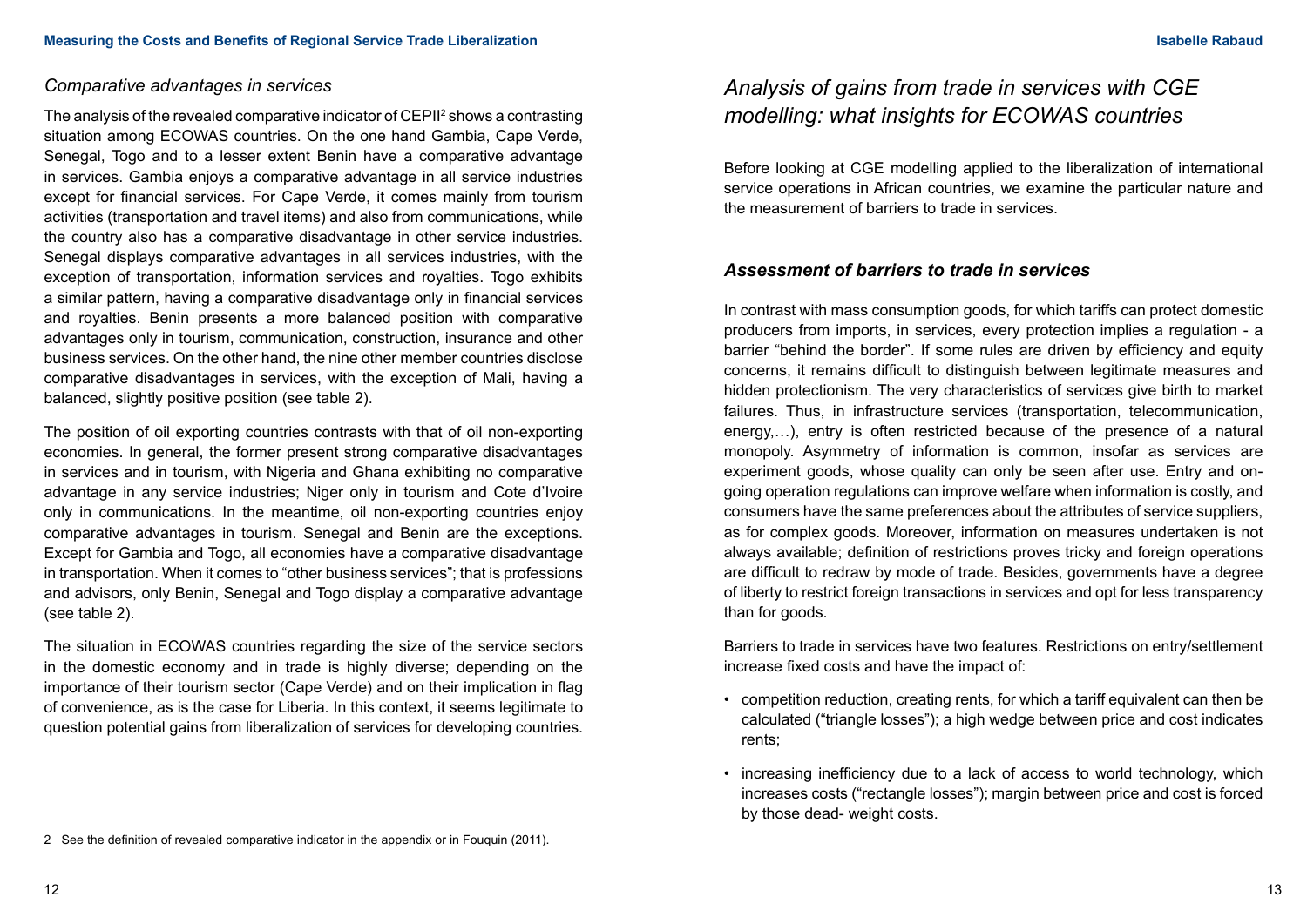| ;<br>;<br>)<br> <br> <br>Ĵ                                    |
|---------------------------------------------------------------|
| ֧֧֧֧֧֧֧֧֧֧֧֪֧֧֪֧֧֧֪֧֧֧֧֧֚֟֓֝֝֟֓֝֟֓֟֓֝֬֝֓֝֬֝֬֝֬֝֬֝֬֝֬֝֬֟֓֬֝֬֝֬ |
| i                                                             |
| ;<br>;<br>;                                                   |
|                                                               |
| i<br>!<br>į                                                   |

|                 | Benin       | Burkina Faso   Cape Verde |               | <b>Cote</b> | Gambia   | Ghana      | Guinea    |
|-----------------|-------------|---------------------------|---------------|-------------|----------|------------|-----------|
|                 |             |                           |               | d'Ivoire    |          |            |           |
| Services        | 21.890      | $-28.529$                 | 105.644       | $-75.545$   | 182.965  | $-304.311$ | $-49.361$ |
| Com. Serv.      | 17.358      | $-31.632$                 | 100.597       | $-71.815$   | 182.965  | $-251.373$ | -47.356   |
| Transportation  | $-12.130$   | $-24.007$                 | 37.335        | $-59.187$   | 45;436   | $-109.925$ | -36.680   |
| Travel          | 23.952      | 3.949                     | 82.565        | -6.296      | 116.877  | $-67.052$  | $-0.719$  |
| Communications  | 3.386       | 3.747                     | 10.728        | 1.169       | 19.938   | ļ          | 6.278     |
| Construction    | 0.053       | 3.228                     | $-1.299$      | $-0.573$    | 8.900    | ∤          | 0.767     |
| Insurance       | 0.897       | ∤                         | $-0.900$      | $-2.808$    | ∤        | ļ          | ļ         |
| Financial Serv. | $-1.868$    | -8.326                    | $-6.654$      | $-2.122$    | $-1.854$ | $-10.805$  | ∤         |
| Information S.  | $-1.311$    | $-0.616$                  | $-3.002$      | $-0.398$    | ∤        | ∤          | ∤         |
| Royalties       | $-0.300$    | 0.051                     | ∤             | ļ           | ∤        | ļ          | ∤         |
| O. Business S.  | 4.677       | $-11.519$                 | $-16.894$     | $-0.807$    | ş        | -63.593    | $-15.932$ |
| Personnal and   | 0,003179996 | 0,093263233               | $ -1,0700703$ | ļ           | ∤        | ļ          | ļ         |
| recreational S  |             |                           |               |             |          |            |           |
|                 |             |                           |               |             |          |            |           |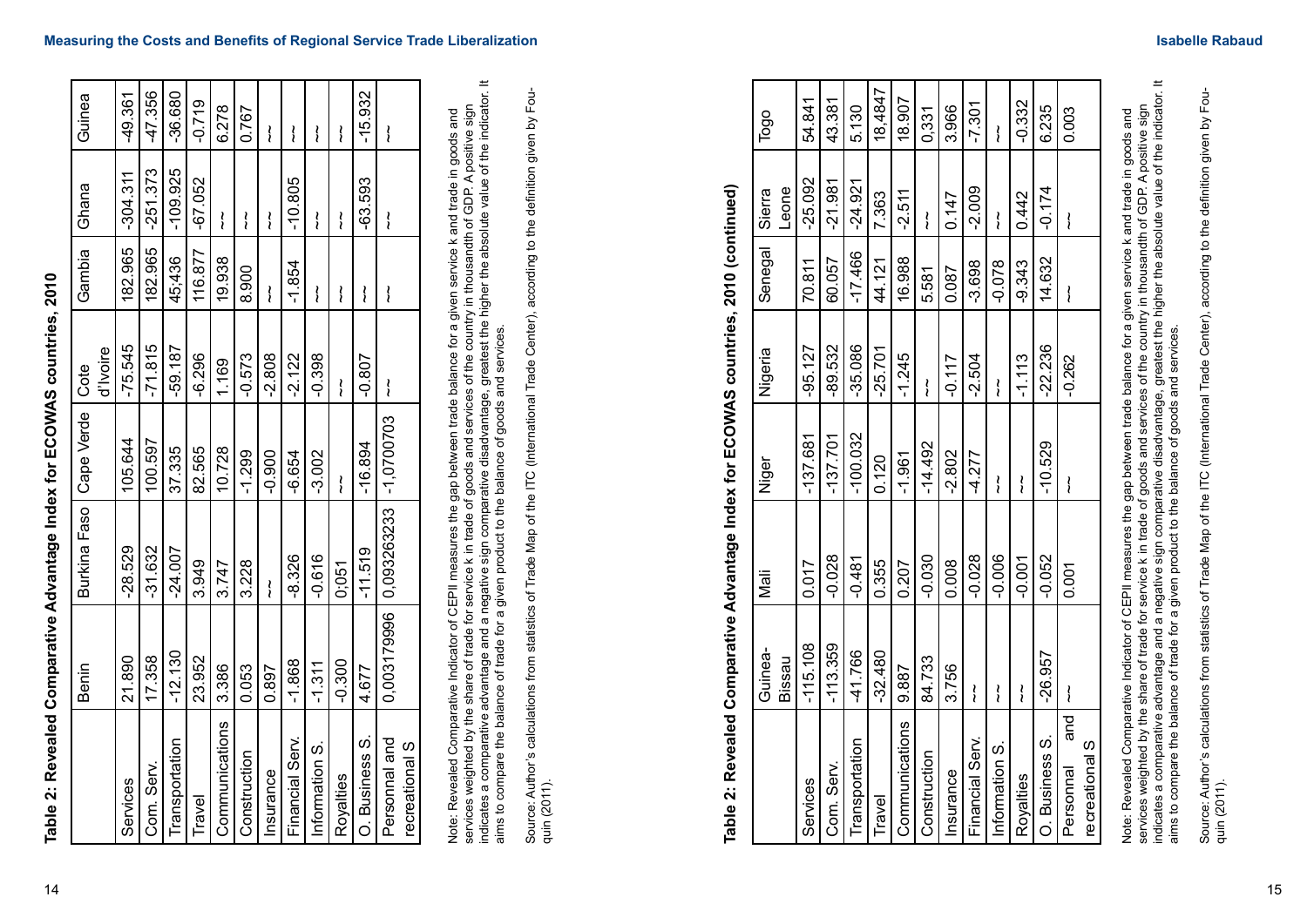Depending on their size, impediments to on-going operations increase variable costs. These two kinds of barriers can be either discriminatory or nondiscriminatory (see table 2, Dee, 2005, and Francois and Hoekman, 2010).

|                         | Impact on entry<br>(fixed cost)                                                 | Impact on operations<br>(variable cost)                                                                        |
|-------------------------|---------------------------------------------------------------------------------|----------------------------------------------------------------------------------------------------------------|
| Non discrim-<br>inatory | A limit of two mobile<br>phone providers permitted<br>to operate in the country | Introduction of an independent<br>regulator in telecommunica-<br>tions, at the initiative of the<br>government |
| Discrimina-<br>tory     | Maximum equity own-<br>ership limit for foreign<br>investors                    | Local language knowledge<br>required for members of the<br>board                                               |

**Table 3: A typology of policies affecting foreign services transactions**

Source: Synthesis of the author from Dee, 2005

Restrictions on trade in services concern domestic regulations. Are they following legitimate objectives of quality and performance and respecting public health and security? Or are they in fact protectionist measures? Good knowledge of the market and sectoral analysis proves necessary.

The various assessments of barriers to trade in services follow the three step methodology developed by the teams of the APC (Australian Productivity Commission) and the ANU (Australian National University) at the beginning of the 2000's. A quantitative index of "restrictiveness" is measured by;

- Attribution of a grade to actual barriers depending on their degree of restrictiveness,
- Calculus of the average of these grades weighted by their economic importance,
- Conversion of the weighted average into a quantitative "restrictiveness index".

Then, the restrictiveness index is introduced in a model of economic performance, with other determinants. Finally, the impact of actual impediments to trade is measured by the gap between their actual level of economic performance and their potential, if regulations were as liberal as those of a benchmark country (generally Hong-Kong or Singapore, the United Kingdom

for European countries). This gap is then converted into tariff equivalents. This method allows us to link estimations of the impact of trade explicitly to the characteristics of restrictions (Dee, 2005). An "average" relation between barriers and performance is thus measured, among the countries of the sample.

In its recent analysis, the World Bank proceeds the same way with surveys on 103 countries for five key sectors: financial services, telecommunications, retail distribution, transportation and professional services for cross-border trade (Mode 1), commercial presence (Mode3) and temporary movement of natural persons (Mode 4). However, the World Bank ranks barriers and only takes into account restrictions related to operations when entry is authorized.

After the assessment of barriers to trade in services, gains from the liberalization of trade in services can be measured. We focus on the impact of openness of trade in services when developing African countries enter the WTO or conclude regional or preferential trade agreements with those countries. For that purpose, simulations by CGE models appear a better tool of analysis than gravity equations. Indeed, the latter are for the short term and only analyze services in partial equilibrium logic and require lots of data<sup>3</sup>. In comparison, CGE modeling has long term logic, analyzes structural changes, allowing for studies of interactions between services and forward/backward user activities and requires fewer statistics.

## *Lessons from CGE models applied to liberalization of trade in services*

After the first analysis following the conclusion of the GATS, studies of gains linked to liberalization of trade in services focused on multi-country approaches in a monopolistic framework. Then, modeling shifted toward single country and multi-sector analyses to measure the impact of either or both regional or preferential trade agreements of WTO accession. We present the analysis of Tunisia in this framework. Finally, the last analysis takes into account firm heterogeneity and gains for downstream industries arising from and benefiting from cheaper and greater variety of service inputs after openness to trade. A special focus is made on analysis of the Tunisian case and of the adequate

<sup>3</sup> For an analysis of gravity equations applied to trade in services, see Rabaud and Montalieu (2012).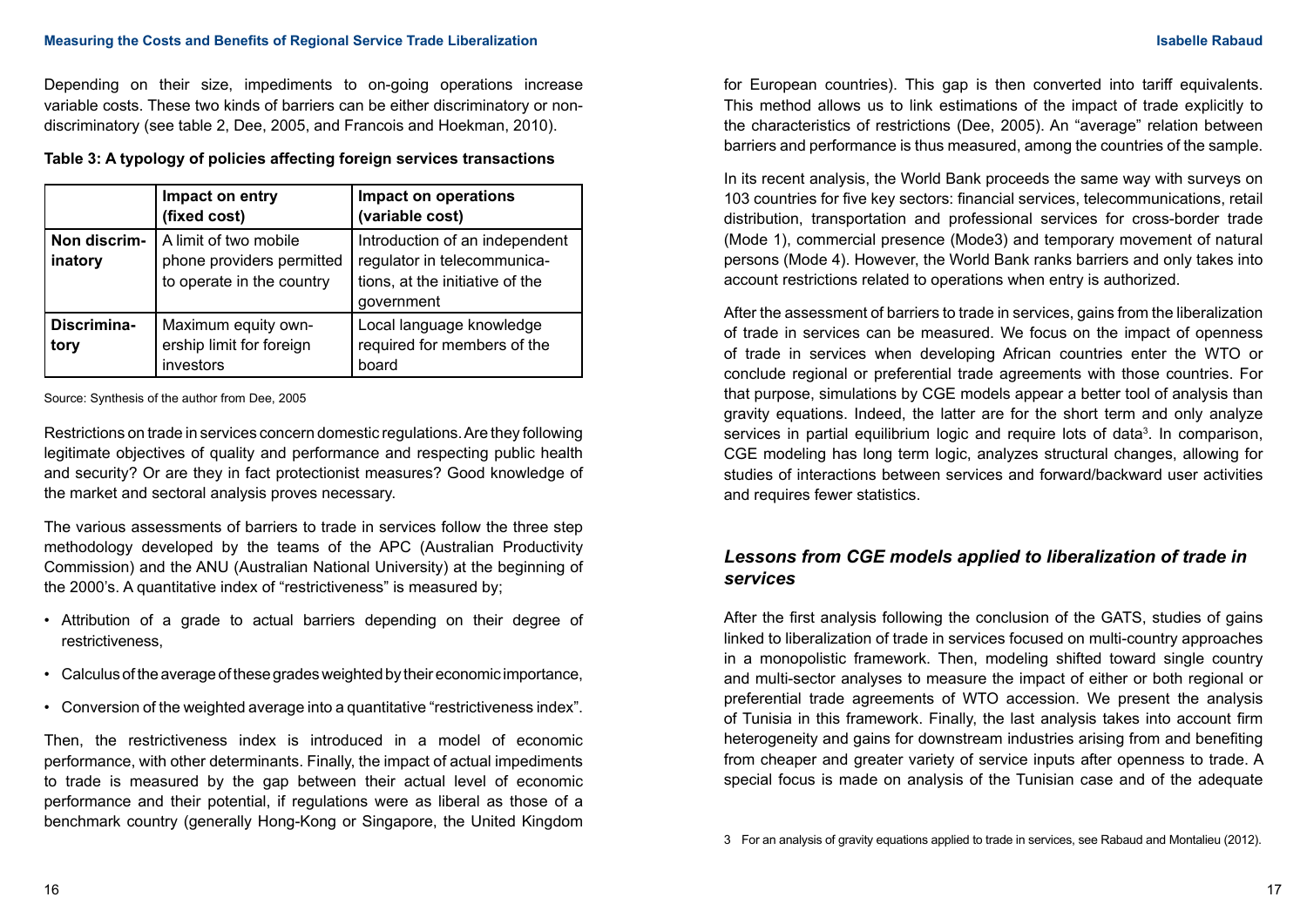framework of negotiation for African countries depending on the service industry (bilateral, regional or multilateral).

#### *Pioneering work*

One of the first attempts to consider trade in services, intended to measure the impact of the Marrakech agreements, which concluded the Uruguay round of trade negotiations in December 1994. Building on early barrier estimates by Hoekman (1996), Brown et al. (1996) modeled reductions in the tariff equivalents of policies restricting trade in services and concluded that future services liberalization had the potential to yield gains comparable to past accomplishments under GATT (General Agreement on Tariffs and Trade) in goods, measured in terms of GDP and trade volumes. More recent estimates suggest that the tariff equivalents grounded on earlier counts of the number of nontariff barriers (NTBs), like those of Hoekman, overstate actual price impacts of barriers to trade in services. An important weakness of the early approaches to trade in services was that FDI (Foreign Direct Investment) was not incorporated into the analysis. Whereas in practice, commercial presence is often a prerequisite to selling services abroad.

#### *Multi-country CGE models assessing the impact of multilateral liberalization*

This literature considers direct linkages between productivity and liberalization. The authors allow for imperfect competition and consider the role of FDI in increasing competition and productivity (Dee and Hanslow, 2001).

The Australian Productivity Commission (APC) pioneered the extension of a standard, static modeling framework to include bilateral FDI in services. Thus, Dee and Hanslow (2001) introduced bilateral stocks of FDI for 19 regions in GTAP (Global Trade Analysis Project)4 . The authors chose a framework of monopolistic competition of research of ideal variety type with product differentiation at firm

level. The authors assumed that customers choose between physical locations first (where services are produced) and then select between suppliers in a given geographic location on the basis of ownership (nationality). As noted by Dee (2003), from an Australian perspective, a US multinational located in Australia is assumed to be a closer substitute for an Australian-owned firm than it is for a US firm located in the United States.

Based on sectoral estimates of the ANU and the APC to measure barriers to trade in services, the authors analyze the impact of withdrawal of impediments to trade in services remaining after the Uruguay round, for an adjustment period of ten years. Multilateral liberalization of trade in services induces a fall in real income in Canada, United States and in the European Union (EU). For the latter, the estimated loss of six billion dollars is nearly compensated by gains arising from multilateral liberalization in agriculture and manufacturing, while the United States obtains a net gain. However, they report estimates that full liberalization of services would yield greater gains than liberalization of remaining barriers to goods trade, driven largely by greater flows of FDI from high-income countries to developing economies. Those impacts of similar size for liberalization of goods and services trade come from higher impediments applied to a smaller share of service industries (Whalley, 2004). More generally, economic improvement comes from the ability of multinational firms to capture initial quota rents (see table 4).

Table 4 describes the impact of various scenarios of trade liberalization. When it comes to Brown and Stern (2001), they look at multinational enterprises (MNEs) supplying a differentiated product and organizing production in different host countries (mode 3). MNEs use capital, labor and intermediary goods. Labor is mobile across sectors, but not between countries. Barriers towards FDI are assumed to increase settlement costs in the host country. Their estimate is based on the work of Hoekman (1996) with Hong Kong as the benchmark: that is the country with the weakest restrictions to market access for services. The withdrawal of impediments to trade in services induces sensitive impacts on welfare, in particular for Canada, the EU, the US, and capital importing countries; while welfare deteriorates in some capital exporting developing countries, in particular Chile, Korea, Mexico and Thailand.

<sup>4</sup> The Global Trade Analysis Project aims to gather social account and trade policy data for a benchmark year (1997 or 2004) for a worldwide collaboration for CGE modeling. With few exceptions, version 5 gathers OECD countries in 2010, APEC and Mercosur, plus Botswana, Malawi, Morocco, Mozambique, Tanzania, Zambia and Zimbabwe. The database registers 66 regions, countries not individualized are gathered in zones such as "Rest of North Africa".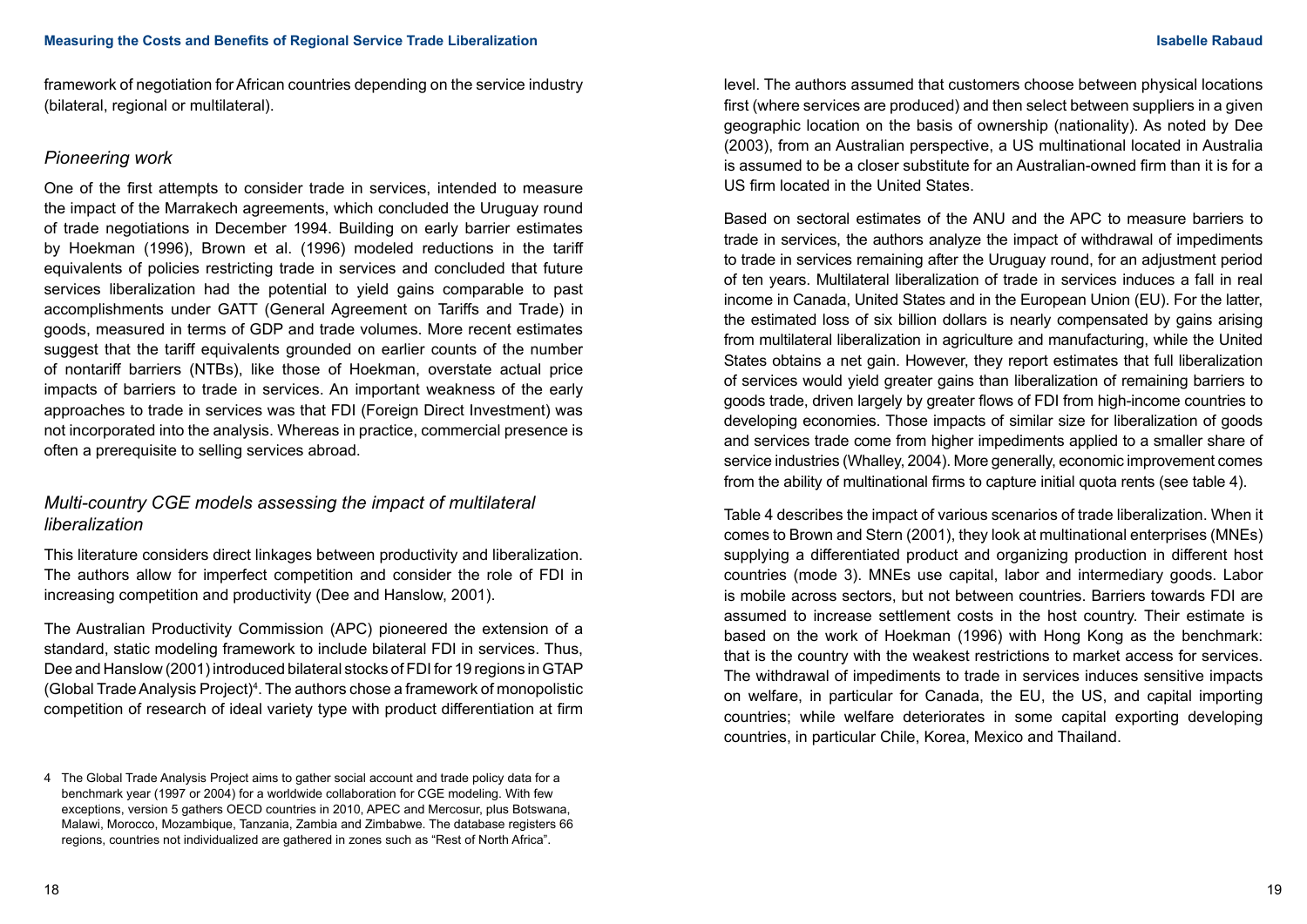# *Modeling gains from accession to the WTO arising from liberalization of trade in services*

Introducing intermediary services into the framework of a small open economy, Jensen, Rutherford and Tarr (2010) analyze the impact of liberalization of FDI in services on productivity growth in forward industries. Their model is based on the Melitz (2003) heterogeneous-firms approach. Large-group monopolistic competition among firms producing differentiated products is maintained, but firms face different technologies. Specifically, firms differ in their productivity. A firm with a higher productivity has a lower marginal cost of production. Given a distribution of productivity levels, overall productivity can be affected by trade opportunities that reallocate resources between the different firms. The impacts obtained are very important.

Jensen et al. (2010) estimate the impact of FDI in business services' liberalization in Tanzania, from the perspective of the accession of the country to the WTO. They assume that a presence in the country is necessary before selling services, so that trade requires commercial presence. They introduce increasing return to scale industries, which use differentiated service inputs, so that greater openness to trade leads to a gain in variety of inputs; that is endogenous productivity effects. They rely on a CGE model with 52 sectors, of which ten are service industries, in particular; transportation, telecommunications and business services, where activity is concentrated. Half of the capital is sector specific in the imperfectly competitive industries. Construction, hotels and restaurants, post communication, public administration, health and education are competitive service industries, in which products are differentiated by country of origin. All tourism sales are considered as exports; purchases of goods and services are taken into account and manufacturing is considered as service intensive. Telecommunications, banking services, transportation and professional business services are produced under scale economies in imperfect competition. Foreign origin firms sell in Tanzania both crossborder exports and settle locally. These MNEs have commodities which are differentiated at firm level and combine local and imported inputs. The reduction of impediments to settlement of MNEs favors foreign entry, which increases the number of varieties of services available and allows for increased productivity.

The authors analyze two situations: at constant capital stock (medium term scenario) and with adjustment of capital stock towards its stable equilibrium level (long term scenario). In the medium run, Tanzania will gain 4.8% of GDP Source: synthesis Source: synthesis of the author from quoted analyses  $\Omega$  $\frac{1}{5}$ author from quoted analyses

| <b>AUTHORS</b>      | Structure of   | Mode           | Type of barri-       | Gains of wel-         | Comments            |
|---------------------|----------------|----------------|----------------------|-----------------------|---------------------|
|                     | the market     |                | ers removed          | fare and in-<br>comes |                     |
| <b>Brown and</b>    | Multinational  | Commercia      | Barriers to          | Increase of 90        | Based on too        |
| <b>Stern (2001)</b> | Enterprises    | presence       | market access        | Bn\$ of world         | simple trade re-    |
|                     | producing      | of Foreign     | such as those        | <b>GNI: some</b>      | strictiveness and   |
|                     | differentiated | multinational  | estimated            | developing            | market access       |
|                     | goog and       | enterprises    | by Hoekman           | countries loose;      | indexes             |
|                     | services       | (Mode 3)       | (966)                | advanced coun-        |                     |
|                     |                |                |                      | tries gain            |                     |
| Dee and             | Scale econ-    | Cross-border   | Tariff equiva-       | Increase of real      | In China, barri-    |
| Hanslow             | omies and      | trade (Mode    | lents of trade       | income of 130         | ers in all ser-     |
| (2001)              | monopolistic   | 1) and com-    | and investment       | Bn\$, of which        | vice industries     |
|                     | competition    | mercial pres-  | barriers<br>post     | 100 Bn\$ for          | identical to tariff |
|                     | of large       | ence (Mode 3,  | <b>Uruguay Round</b> | China only            | equivalent for      |
|                     | group type in  | bilateral flow | cycle                |                       | banking services    |
|                     | all industries | of FDI)        |                      |                       | and telecommu-      |
|                     |                |                |                      |                       | nications           |
|                     |                |                |                      |                       |                     |

**Table 4: Comparison of gains arising from liberalization of trade in services in the first works**

Table 4: Comparison of gains arising from liberalization of trade in services in the first works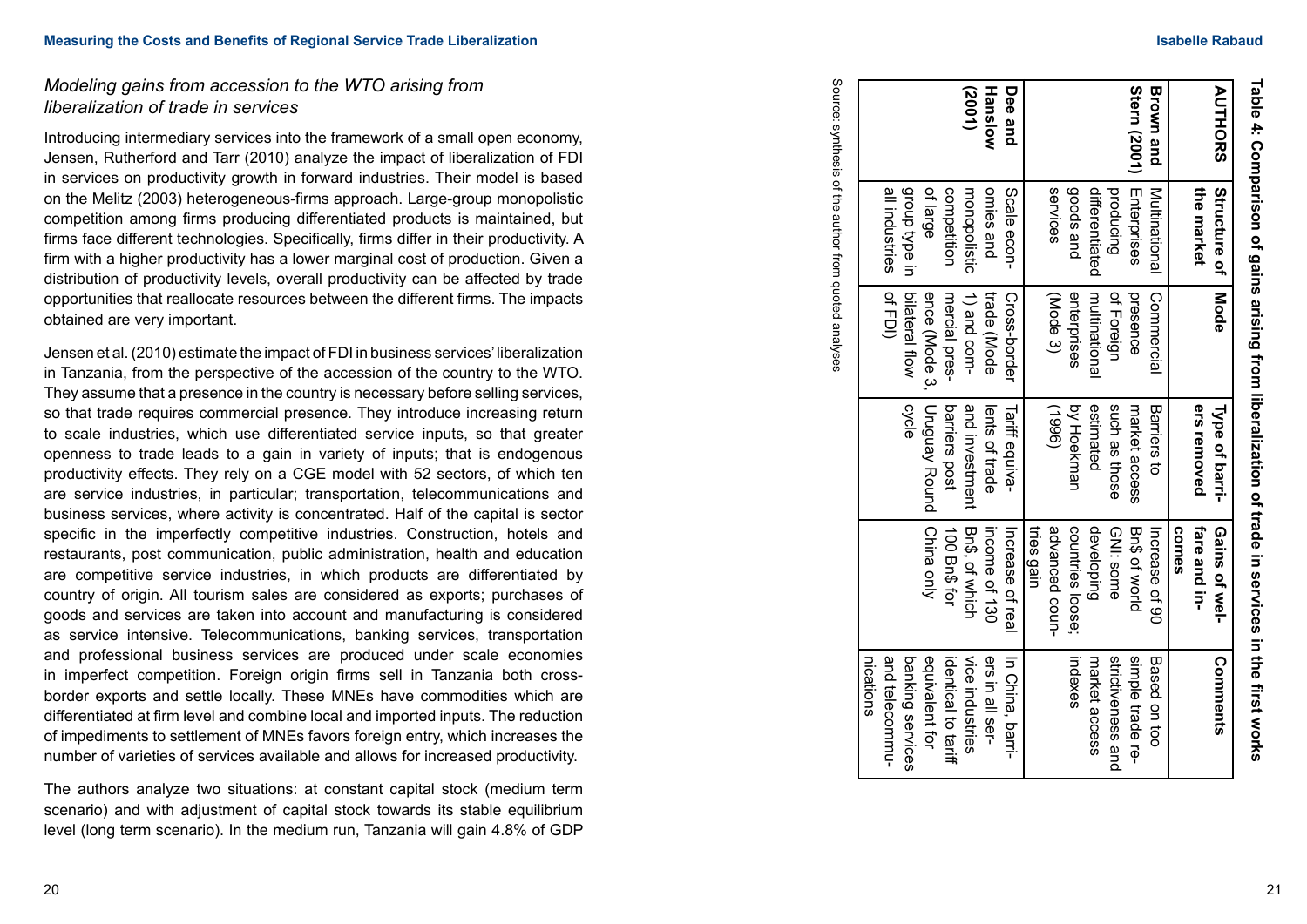#### **Measuring the Costs and Benefits of Regional Service Trade Liberalization Isabelle Rabaud**

(5.3% of consumption), and in the long run, with capital stock adjustment, the gain from full reform will be 14.4% of GDP (15.9% of consumption). The largest gains (about 5%) derive from a reduction in regulatory barriers against service providers. Within services, the largest gains come from regulatory reform in the water transport, road transport, banking and insurance sectors (see tables 5 and 6). Jensen, Rutherford and Tarr (2008) follow the structure of the paper discussed previously and develop a 56, small, open economy CGE model of Kazakhstan to assess the effect of Kazakhstan's accession to the WTO, with full reform. They devote particular attention to the liberalization of barriers to FDI in business services in Kazakhstan, with variety-productivity effects. Business services are produced in imperfect competition in the usual framework used by the authors (see the presentation for Tanzania above). The structure of the market of oil and gas sector, of particular importance in Kazakhstan, is similar to that of business services, except for the inclusion of sector-specific capital and national product differentiation (in addition to firm-level product differentiation), and with special treatment for local content and specialized VAT treatment for MNEs. In the medium run, Kazakh GDP is expected to increase to 3.7% (6.7% for consumption), while, in the long run, the gain could be 9.7% of GDP (17.5% of consumption). The gains from FDI liberalization in services are 4.9% of the value of Kazakh consumption, over 70% of total gains and ten times the gain from a constant- returns-to scale model (see tables 5 and 6).

#### *Modeling gains from regional or preferential trade agreements for Kenya*

For Kenya, Balisteri and Tarr (2011) analyze rents linked to restrictions to foreign firm entry, the impacts of which are equivalent to tariffs, in the framework of a preferential trade agreement (PTA). A reduction by half of impediments to trade in services leads to:

- gains twice as high for an agreement with the EU, than for an arrangement within Africa,
- gains three times higher if, with Africa, the agreement includes the EU,
- gains nine times higher, if the agreement covers non-discriminatory regulatory barriers.

**Table 5: Comparison of the gains arising from liberalization of trade in services in Tanzania and in Kazakhstan (% of growth)**

| Nature of the reform                                                                        |                       | Welfare gain in<br><b>TANZANIA</b> |                         | Welfare gain in<br><b>KAZAKHSTAN</b> |
|---------------------------------------------------------------------------------------------|-----------------------|------------------------------------|-------------------------|--------------------------------------|
|                                                                                             | in % of<br><b>GDP</b> | in $%$ of con-<br>sumption         | in $%$ of<br><b>GDP</b> | in % of con-<br>sumption             |
| <b>Full reform</b>                                                                          | 4.8                   | 5.3                                | 3.7                     | 6.7                                  |
| <b>Removal of all barriers to</b><br>trade in services $(a + b)$                            | 4.5                   | 5.0                                |                         |                                      |
| Removal of non-discrimi-<br>natory regulatory barriers<br>against services<br>providers (a) | 3.3                   | 3.7                                |                         |                                      |
| <b>Removal of barriers</b><br>against MNE providing<br>services locally (b)                 | 0.7                   | 0.8                                | 2.7                     | 4.9                                  |
| Moving to a uniform tariff<br>(c) or tariff reform (1)                                      | 0.2                   | 0.2                                | 0.2                     | 0.4                                  |
| Improved market access in<br>metals $(+1%)$                                                 |                       |                                    | 0.3                     | 0.5                                  |
| VTA on local content (2)                                                                    |                       |                                    | 0.5                     | 0.9                                  |
| <b>Capital stock adjustment</b><br>(long term)                                              | 14.4                  | 15.9                               | 9.7                     | 17.5                                 |
| <b>Constant returns to scale</b><br>(CRTS) scenario                                         | 1.7                   | 1.9                                | 0.3                     | 0.5                                  |

Reading note: (a) 50 % reduction of the ad valorem equivalent of the non-discriminatory barriers on domestic and MNE service providers in Tanzania (Kazakhstan); (b) 50 % reduction of the ad valorem equivalent of the discriminatory barriers against MNE service providers in Tanzania (Kazakhstan); (c) a uniform tariff imposed on goods, without any change in the average level of the Tanzanian tariff; (1) lowering of 50 % of tariffs in Kazakhstan; (2) the elimination of local content policies of MNE in oil (equivalent to a 20% price preference by MNEs for domestic inputs, combined with VAT exemption on imported inputs and input purchases from domestic sources face a 15% VAT for oil companies, while MNE of other industries are exempted.)

Spillover effects are greater for trade with more technologically advanced countries (table 5).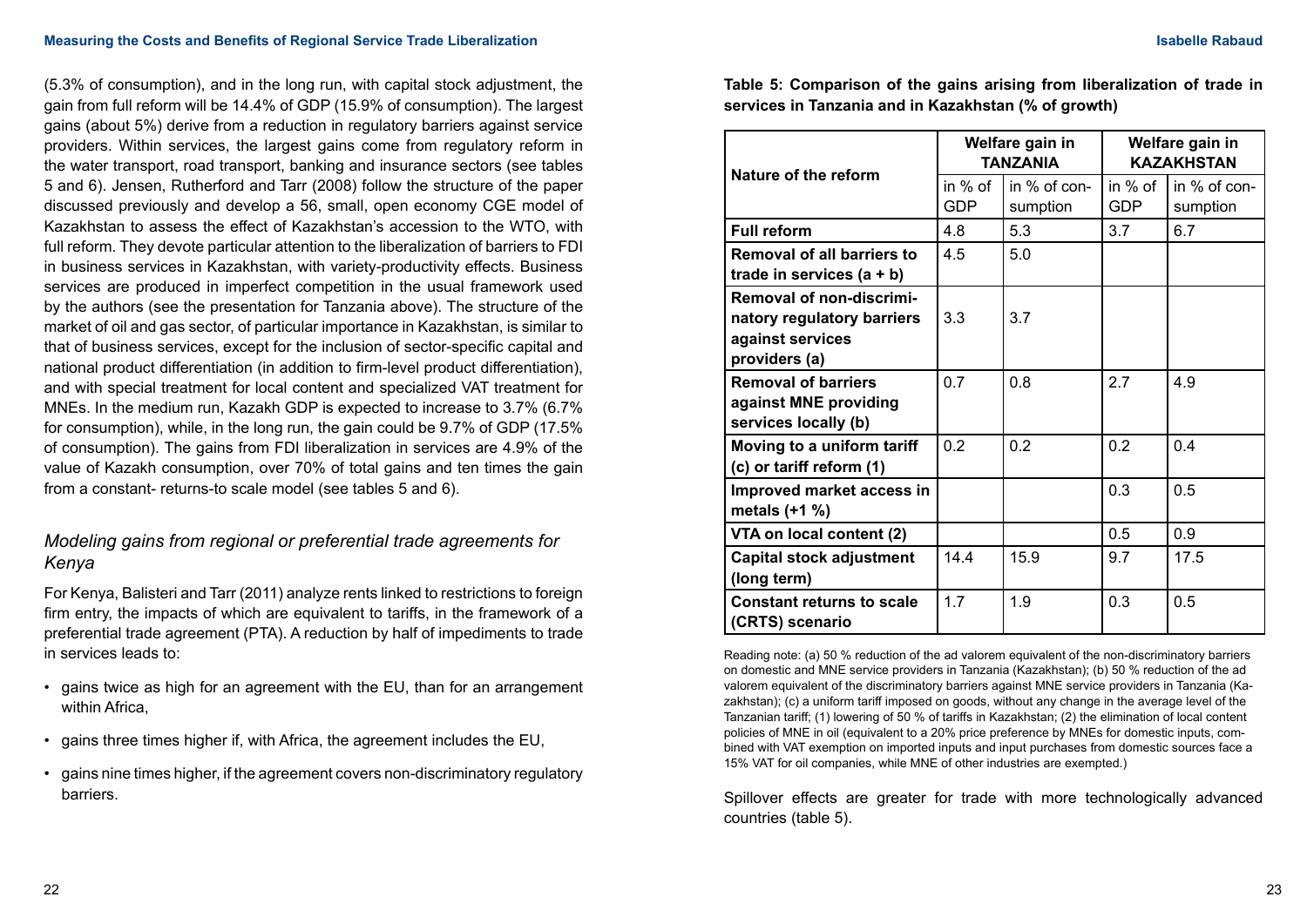Like Jensen et al. (2010), the authors introduce endogenous gains from productivity improvement due to a rise in the number of goods and services varieties produced in imperfect competition. Producers choose first between selling on the domestic market or exporting, then they opt for one of the three exporting regions: the EU, Africa or the rest of the world. Produced under monopolistic competition with product differentiation by origin country, services belong to the following sectors: telecommunications, financial and insurance services, transportations and professional business services. Rents arising from impediments for foreign firms and captured by domestic firms have similar effects to tariff losses for commodities. Trade losses may occur in case of preferential liberalization of trade in services, when increase in the number of varieties available among partners is compensated by the loss of varieties coming from countries excluded from the agreement (traffic diversion effect).

Studies of the potential impacts of regional trade agreements often conclude that these can generate significant gains if the effort extends to liberalization of trade in services. Services modeling efforts devote less attention to issues of trade diversion and the impacts of discriminatory removal of trade barriers for selected (preferred) trading partners, because liberalization, even in the context of a regional agreement, will be applied on a non- discriminatory basis. However, the paper by Balisteri and Tarr (2011) illustrates that preferential (partial) liberalization can be welfare diminishing if market structures are such as to generate significant rents and the partial reforms result in transfers of such rents to foreign firms. The authors find that the potential gains for Kenya from preferential liberalization with the EU proves lower if Kenyans lose rents from barriers against foreign service-providers that are shifted abroad. Then, in a bilateral or regional PTA, specific policy reforms aim at shifting from a purely domestic monopoly or oligopoly to a market that remains highly concentrated but with ownership now shared between domestic and foreign firms.

## *Liberalization of temporary movement of natural persons*

Walmsey and Winters (2003) estimate that if OECD countries were to expand temporary access to foreign service-providers by the equivalent of 3% of their labor force, the global gains would be greater than those associated with full liberalization of merchandise trade. These gains are driven by higher labor productivity and thus wages of the workers that are permitted to move to locations where labor is scarcer. The gains to those who move outweigh

|  |  | <b>Isabelle Rabaud</b> |
|--|--|------------------------|
|--|--|------------------------|

|                  | productivity enhancemen |                                                      |              |                    |                           |                   |
|------------------|-------------------------|------------------------------------------------------|--------------|--------------------|---------------------------|-------------------|
| <b>Authors</b>   | Structure of            | Nature of                                            | Mode         | Type of barri-     | Welfare and               | Comments          |
|                  | the market              | <b>Service</b>                                       |              | ers removed        | income gains              |                   |
| Konan            | Constant                |                                                      | Cross-bor-   |                    | inportant gains if        | Gains highly de-  |
| and              | return to scale         |                                                      | der trade    |                    | barriers increase         | pendent on the    |
| Maskus           | <b>Cartel with</b>      |                                                      | (Mode 1) and |                    | costs, and weak           | nature of bar-    |
| (2006)           | regulated entry         |                                                      | commercial   |                    | if they create            | riers (creating   |
|                  | in services             |                                                      | presence     |                    | rents                     | rents or increas- |
|                  |                         |                                                      | Mode 3)      |                    |                           | <b>Dg costs</b>   |
| Jensen,          | Endogenous              | 56 sectors                                           | Cross-border | Surveys on         | of 3.7% of GDP            |                   |
| Ruth-            | productivity            | homogenous                                           | trade and    | regulations and    | at MT and of              |                   |
| erford           | effects, linked         | and differentiated                                   | commercial   | calculus of tariff | 9.7% at LT Liber-         |                   |
| and Tarr         | to varieties of         | services intensive                                   | presence,    | equivalent; fo-    | alization of FDI =        |                   |
| (2008)           | inputs and FDI          | in knowledge with                                    | Kazakhstan   | cus on gas and     | 70% of accession          |                   |
|                  |                         | SCAIE BCONOMIES                                      |              | oil markets        | gains to WTO              |                   |
| Jensen,          | Endogenous              | 52 sectors,                                          | Cross-border | Sylveys on         | $\uparrow$ of 4.8% of GDP | Losses if rent    |
| Ruth-            | productivity            | homogenous                                           | trade and    | regulations and    | at MT and of              | is captured by    |
| erford           | effects, linked         | and differentiated                                   | commercial   | calculus of tariff | 14.4% at LT               | Foreign MNEs      |
| and Tarr         | to varieties of         | services intensive                                   | presence     | equivalent for     |                           |                   |
| (2010)           | inputs and FDI          | in knowledge with                                    |              | lanzania           |                           |                   |
|                  |                         | selle economies                                      |              |                    |                           |                   |
| <b>Balisteri</b> | Endogenous              | 55 sectors,                                          | Cross-border | Surveys on         | Gains of full             | Risk of losses if |
| and Tarr         | productivity            | homogenous                                           | trade and    | regulations and    | reform of 9.3%            | diversion traffic |
| (2011)           | effects, linked         | and differentiated                                   | commercial   | Liberalization of  |                           | effect reduces    |
|                  | to varieties of         | services intensive                                   | presence for | regulatory do-     |                           | the number of     |
|                  | inputs and FDI          | in knowledge with                                    | Kenya        | mestic barriers    |                           | varieties avail-  |
|                  |                         | selle economies                                      |              |                    |                           | aldie             |
|                  |                         | Source: synthesis of the author from quoted analyses |              |                    |                           |                   |

**Table 6: Comparison of gains arising from liberalization of trade in services in models with endogenous** 

Table 6: Comparison of gains arising from liberalization of trade in services in models with endogenous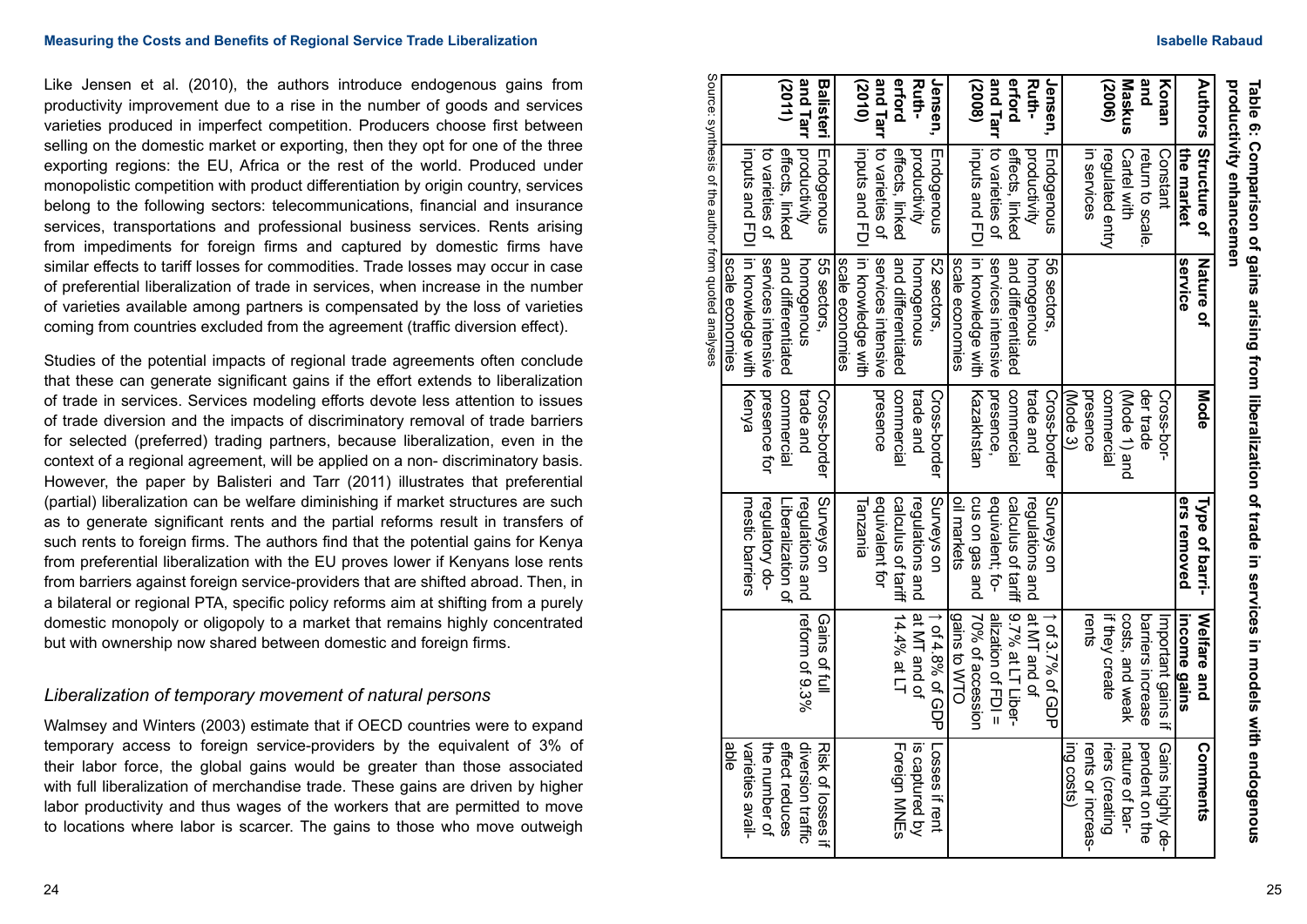losses incurred by those who stay behind, although these losses are partially offset by income that is expected to be remitted back to source countries. Both developed and developing countries would share these gains, and they would be largest if both high-skilled mobility and low-skilled mobility were permitted. It is likely that countries will continue to rely on bilateral arrangements to manage such trade, which in turn may be sector-specific.

## *Modeling gains from regional or preferential trade agreements for Tunisia*

Some analyses center on country impacts of services liberalization due to regional or preferential trade agreements (RTA or PTA). In such a framework, Konan and Maskus (2006) analyze the impacts of liberalization of services for Tunisia. They conclude that the main potential source of welfare gain after liberalization lies in the removal of barriers against FDI in service industries. The authors underline that increased international competition in service markets reduces:

- the 'cartel effect': the markup of price over marginal cost that incumbents are able to charge due to restricted entry, and
- attenuate the 'cost inefficiency effect': the fact that in an environment with limited competition marginal costs of incumbents are likely to be higher than if entry was allowed.

The latter is the most important as inefficiency imposes a cost on all sectors and households that consume the services involved.

Konan and Maskus (2006) assume perfect competition and constant returns to scale in production of goods and services, even if the market of services is assimilated into a cartel, where entry is regulated, in particular for foreign firms. They conclude that removing policies that increase costs can have much greater positive effects on national welfare than the removal of merchandise trade barriers.

Table 7 describes the impact of various scenarios of cross-border trade (mode 1) and openness to commercial presence (mode 3) in services. Regarding commercial presence (mode 3), greater openness genders the highest gains (7.7%, if market is competitive), when initially the country uses technology less

efficient than the international standard. The opposite occurs, when worldwide technology is used and price gaps only come from an economic rent, removing restrictions to investment in services induces only weak welfare gains: 0.33%. In the central scenario, a price wedge is partly explained by distortions due to rent in construction, distribution, hotels and restaurants, real estate and repair, whereas it is equally distributed among the two sources of distortions in other service industries. The welfare increase is then slightly higher: 4.3%. In the central scenario for impediments to investment, simultaneous liberalization for cross-border trade (mode 1) and commercial presence (mode 3) induce gains slightly higher than the addition of the two measures (5.3%), 75% of which come from FDI authorization. Combining openness of trade in goods and services, the gains are highest (6.7%). Important potential gains arising from liberalization of trade in services reflect both the important role of services in domestic economies and the size of protections that they benefit from; due to policies creating entry barriers (see tables 5 and 6).

Using tariff equivalents based on expert opinions or Warren's (2000) equation for telecommunications, Ben Romdhane (2008) uses the model of Konan and Maskus (2006) based on the social account matrix of 2001, instead of data for 1995. Moreover, he distinguishes rent effects arising from monopoly of power and estimated by tariff equivalent from the impact of technical progress allowed by access to international technology after FDI liberalization, assimilated to a rise of 20% in total factor productivity. This method seems more relevant than the half-half choice of Konan and Maskus, even though choice of numerical value is not explained. Ben Romdhane obtains results close to those of Konan and Maskus for cross-border trade and the central scenario, though his estimate of technical inefficiency is sensibly smaller (see table 7)

The best practice lies in modeling a combination of dead weight costs and rents. A problem with the early literature is the absence of any empirical estimates of the extent to which policies generate rents and which groups benefited from such rents. For instance, Konan and Maskus (2006) assumed that barriers are half rent-creating and half resource wasting. Subsequent work by Dee and Diop (2011) based on better empirical estimates of the welfare effects of barriers concludes that the impacts of services trade reforms will be smaller than those estimated by Konan and Maskus.

**Isabelle Rabaud**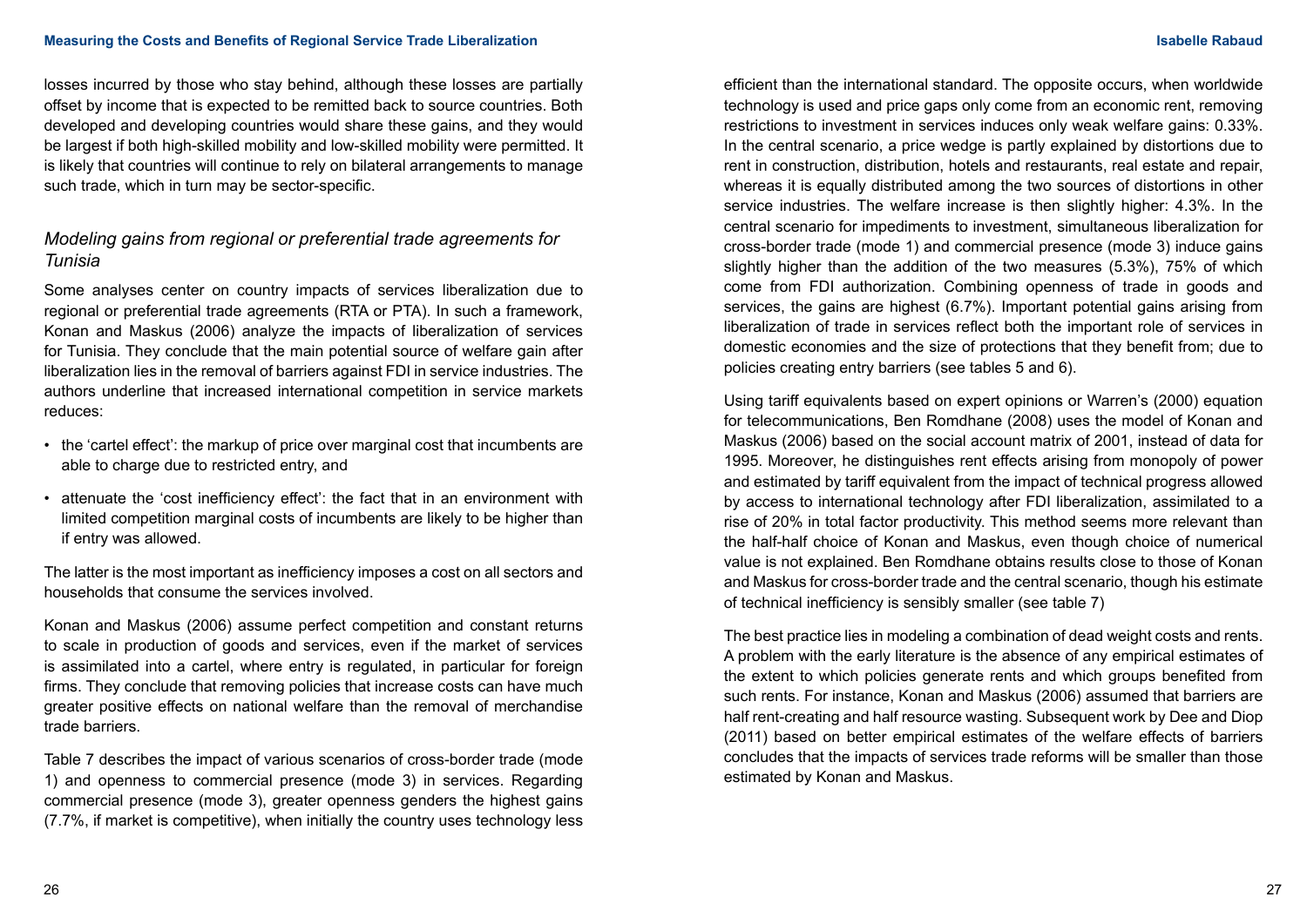**Table 7: Impacts of trade in services liberalization in Tunisia in a RTA framework**

|                                                               |                                   | Welfare, household income     |
|---------------------------------------------------------------|-----------------------------------|-------------------------------|
|                                                               | Konan and<br><b>Maskus (2006)</b> | <b>Ben Romdhane</b><br>(2008) |
| Liberalization of commodity trade<br>(1) tariff removal)      | 1.52                              | n.a.                          |
| Liberalization of cross-border<br>trade in services (2)       | 1.22                              | 0.83                          |
| Liberalization of investment :                                |                                   |                               |
| Rent scenario (3)                                             | 0.33                              | 0.26                          |
| Central scenario (4)                                          | 4.00                              | 3.46                          |
| Mixed scenario (5)                                            | 4.31                              | n.a.                          |
| Inefficiency scenario (6)                                     | 7.68                              | 4.64                          |
| <b>Full service trade liberalization</b><br>(modes 1 & 3) (7) | 5.30                              | 4.34                          |
| Liberalization of goods and<br>services (8)                   | 6.67                              | n.a.                          |

n.a. : not available, case not estimated by the authors Source: synthesis of the author, from quoted papers

Dee and Diop (2011) analyze seven service sectors (accounting, air passenger transport, banking services, engineering services, legal professions, postal services and telecommunications) in a CGE model to quantify the impact of regulatory restrictions on economic performance. As opposed to Konan and Maskuz (2006), who rely on assumptions for the distribution between rentcreating and cost-increasing impediments to trade, they use empirical sectoral surveys to assess barriers. Compared with Konan and Maskuz (2006), Dee and Diop (2011) use the FTAP model, which incorporates services delivered via commercial presence (Mode 3), taking into account profit repatriated back to the home countries by MNEs, and makes provision for savings and capital accumulation. This CGE model also allows for firm-level product differentiation, economies of scale and large-group monopolistic competition. They find that partial regulatory reform would yield gains roughly equivalent to full unilateral reform of manufacturing tariffs, but roughly one tenth of the gains from full bilateral reform of border protection in agriculture with the EU. The adjustment costs associated with these services trade reforms are minimal, compared with liberalization of trade in agriculture or manufacturing, where domestic output shrank.

Their findings show smaller gains from trade than Konan and Maskus (2006) because most of the reforms are targeted at restrictions that have inflated pricecost margins, creating rents, rather than increasing costs. That is the case in banking services and telecommunications, while in air passenger transport and professions, regulations tend to have both impacts. In distribution services, they increase costs only. Thus removing barriers results in a transfer from incumbent producers to consumers and other industries and a relatively small gain to the economy as a whole. Finally, the removal of most discriminatory impediments against foreign suppliers, that is quantity controls, create rents rather than increase costs (see third column, table 6). A different baseline and changes in the Tunisian economy during the 2000s also explain diverging results (see table 8).

If Tunisia implemented wider reforms, in wholesale and retail trade, electricity generation and ports, the gains could be several orders of magnitude greater than those projected here. To the extent that the wider reforms targeted nondiscriminatory restrictions, and affect cost increasing measures, they could further benefit locally-owned new entrants.

Dee and Diop (2011) underline that losses of partner countries are low; but also that Tunisia has little to gain from behind-the-border reforms in other countries. This is a reason for Tunisia to implement reforms sooner and not to wait for others.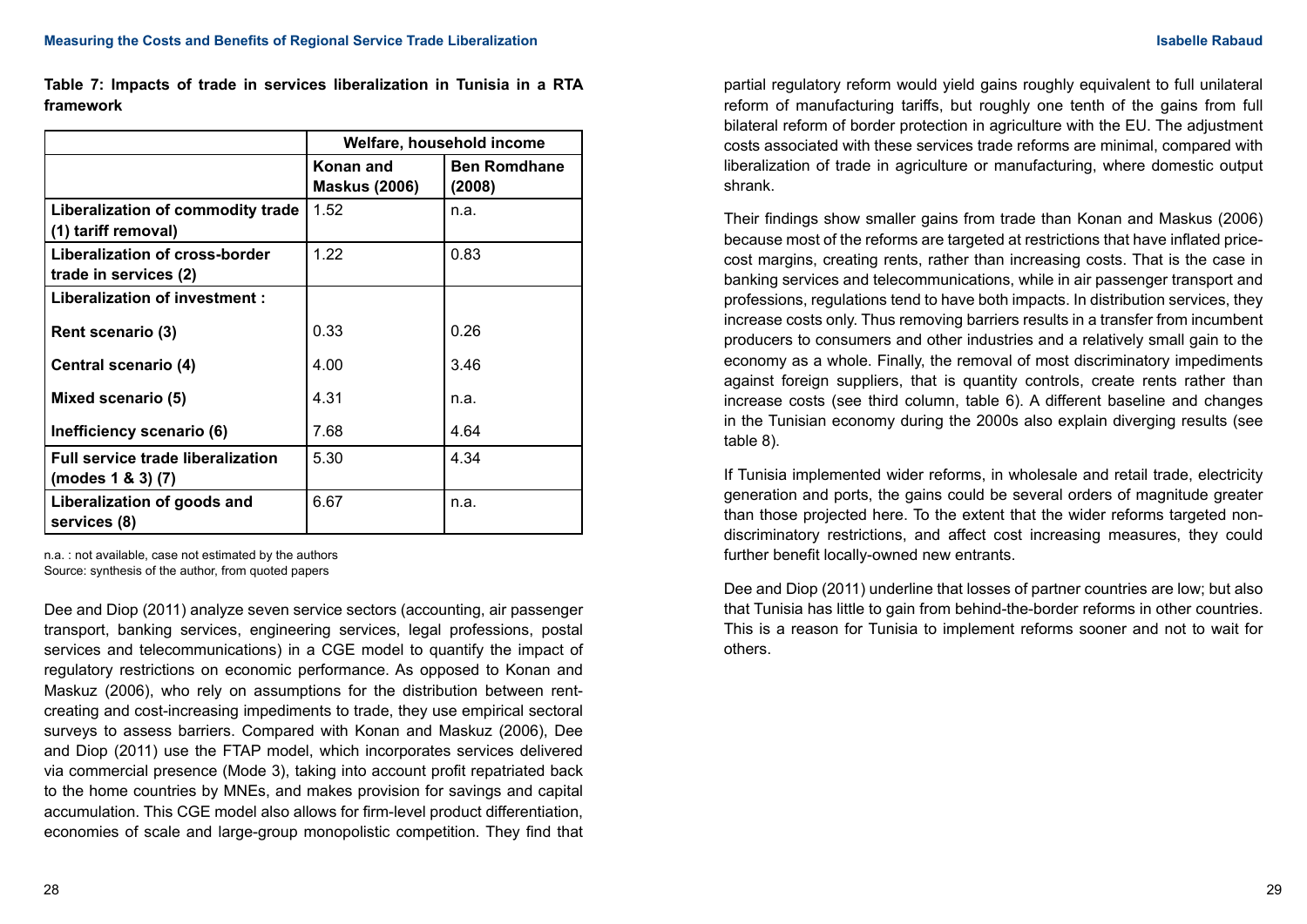**Table 8: Welfare implications of Tunisian unilateral and bilateral services trade reform initiatives**

| <b>Sector</b>                                                  |                       |      | \$US million, in |                |              |              |
|----------------------------------------------------------------|-----------------------|------|------------------|----------------|--------------|--------------|
|                                                                | Direct price im-      |      | Tuni-            | <b>EU</b>      | <b>GAFTA</b> | <b>Rest</b>  |
|                                                                | pact via mark-        |      | sia              |                |              | οf           |
|                                                                | up on output          |      |                  |                |              | <b>World</b> |
|                                                                | Domestic              | 6.8  | 21               | $-13$          | $\mathbf 0$  | $-1$         |
| <b>Unilateral reform</b>                                       | providers             |      |                  |                |              |              |
| <b>Telecommunications</b>                                      | Foreign<br>providers  | 15.5 |                  |                |              |              |
| <b>Unilateral reform</b>                                       | Domestic<br>providers | 2.6  | 3                | $-2$           | $\Omega$     | 0            |
| <b>Banking</b>                                                 | Foreign<br>providers  | 10.7 |                  |                |              |              |
| <b>Unilateral reform</b><br><b>Professional services</b>       | Foreign<br>providers  | 7.2  | 17               | $\overline{2}$ | $-2$         | $-37$        |
| <b>TOTAL</b>                                                   |                       |      | 77               | 4              | $-1$         | $-42$        |
| <b>Full reform in service</b><br>sectors                       |                       |      | 175              | $-18$          | $-2$         | $-42$        |
| <b>Reform</b> in<br>agriculture*                               |                       |      | 733              | 183            | 23           | $-61$        |
| <b>Reform</b> in<br>manufacturing#                             |                       |      | $-104$           | 388            | $-1$         | $-93$        |
| <b>Full unilateral</b><br>liberalization in man-<br>ufacturing |                       |      | 65               | 203            | 6            | 210          |

Source: Synthesis of the authors, from Dee and Diop, 2011

\* Removal of border protection on agriculture from EU and Tunisia, 10 % productivity improvement on Tunisia's agricultural exports; # Elimination of remaining tariffs on manufactures from the EU and 25 % reduction in tariffs on manufactures from other sources.

#### *Political economy lessons from CGE model analyses*

Modeling efforts are less focused on questions of trade diversion and impacts of a discriminatory removal of barriers to trade for selected trade partners, than analyses of trade in goods. Indeed, even on a preferential basis, liberalization will be applied on a non- discriminatory basis. However, the papers by Balisteri and Tarr (2011), and Jensen, Rutherford and Tarr (2010) illustrate that preferential liberalization can reduce welfare if market structures gender significant rents and if partial reforms result in transfers of such rents to foreign firms (Christen et al., 2012).

In modeling liberalization in Kenya, Jensen and Tarr (2011) and Balisteri and Tarr (2011) find that the potential gains from preferential liberalization with the EU proves lower if Kenyans lose rents from barriers against foreign serviceproviders that are shifted abroad. Then, as part of a bilateral or regional PTA, specific policy reforms aim at shifting from a purely domestic monopoly or oligopoly to a situation where the market remains highly concentrated but with ownership now shared between domestic and foreign firms. In such a case, no gain occurs if domestic reforms are not realized before openness (Christen et al., 2012).

Fink et al. (2001) analyze twelve Asian developing countries during the period 1985-1998 for fixed and mobile phones. They obtain an increase in fixed line penetration, measured by the number of lines available for 100 inhabitants, when transformation into companies. But, if private assets and competition for local services are non-significant, taken separately, the interaction variable between privatization and competition is significant, which implies that privatization alone still has no impact if the industry remains in the hands of a monopoly. When the share of digital lines in total lines, or the number of lines by workers in telecommunications are taken into account, transformation into a company and interaction between privatization and competition still increase penetration; the share of private stocks becomes significant in the regression of digital lines. Regarding mobile phone services, the rate of penetration is measured by the number of subscribers to mobile phones for 100 inhabitants. Competition is nonsignificant when compared to the number of operators of wireless, but has a positive and significant effect when considering the number of digital operators. The presence of an independent regulator does not significantly modify this result.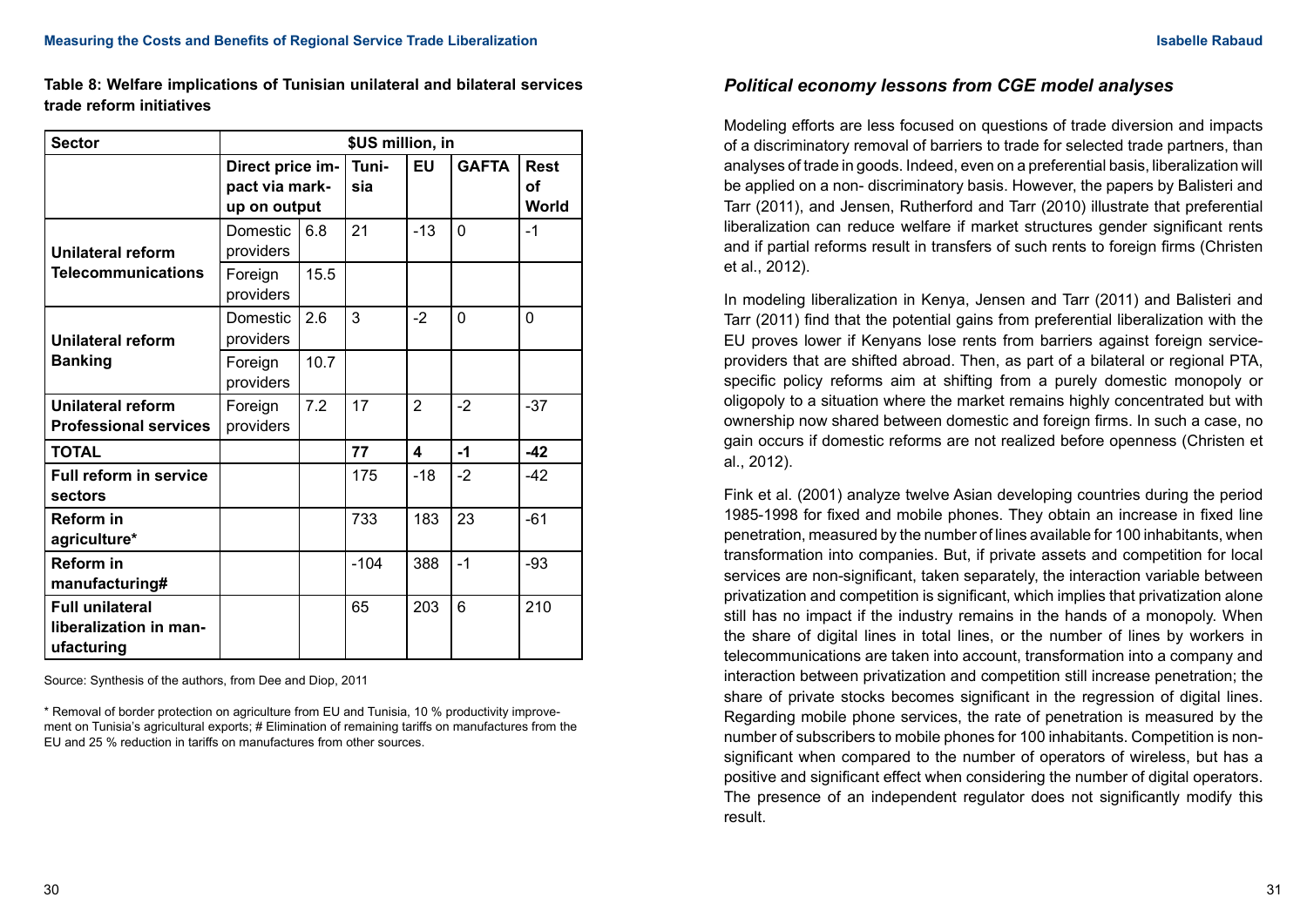## *Drawbacks of principles for building CGE models*

CGE models offer a partial equilibrium framework, which takes into account whole sectoral interactions and allows explanation of long term impacts of structural changes. In that sense, and as they rely on limited data, they seem particularly fitted to studying the impact of liberalization of trade in services in African developing countries. Indeed, services are intermediary products and importing cheaper services or embodying better technology allows improved productivity of downstream user sectors. Besides, African data contains holes and pitfalls, so that using a technique, which asks for so few information could be relevant. However, lack of information can be problematic even to build a social accounting matrix just for a year, as it is the case for CGE modeling. Thus, in developing countries and for trade in services, even more so than in other fields, CGE modeling appears as suggestive rather than prediction models, giving an indication of the sense more than a precise quantitative measure of the impacts of liberalization.

Besides, the impacts are highly dependent on the choice of the value of estimated parameters, such as substitution elasticity between varieties of products in monopolistic competition models. These measures are fragile and frequently rely on old values, even guesses (McKitrick, 1998).

More specifically, in Walmsley and Winters (2003), the hypothesis that all wage differences reflect a productivity gap leads to an overvaluation of productivity differential between countries and in consequence of the size of temporary migration and welfare gains.

# *Regionalism or Multilateralism: what framework to liberalize trade in services in Western Africa?*

Considering the high specific costs to relocate for many services, linked to the constraint of proximity between the supplier and the user, even privileged market access of a less efficient provider can give a long term advantage to the first comer. Thus, entry of more efficient service suppliers can be durably dissuaded if their competitive advantage does not compensate for advantages due to capital accumulation conferred to incumbents. Benefits from a potential non preferential liberalization can be sensibly reduced if it is preceded by a

preferential liberalization. Coexistence of obligations due to RTAs and multilateral agreements can gender heavy management costs linked to the administration of different obligations and procedures. Sequencing of reforms matters then more for trade in services than for commodity trade. Those considerations are particularly relevant for many countries, which mainly export goods and import many services (Mattoo and Fink, 2002; Mattoo et Sauvé, 2008).

Jansen (2006) examines what interest Southern and Eastern Africa might have in liberalization of trade in each type of service industry on a preferential basis with the EU or in a multilateral framework. She shows that economic partnership agreements (EPA) could benefit Southern and Eastern African countries, when regulatory aspects and perspectives of technical assistance are taken into account, as is the case in financial intermediation and tourism. In financial intermediation, technical assistance could take the form of an improvement of prudential regulation and an organization of the transitory period between privatization and openness. For tourism, technical assistance could be oriented towards a better involvement in coping with environmental constraints, an expansion and an improvement of accommodation quality and aid in marketing proposed tourism. Regarding temporary movement of natural persons (mode 4), preferential liberalization could permit the creation in Africa of the institutional and legal framework, insuring that only service suppliers who are sufficiently qualified move abroad and that their stay in host countries remains temporary. In spite of its benefits, an agreement on the openness of air corridors (open skies agreement) between African and European regions seems unlikely. However, preferential trade agreements should not systematically be agreed to with the EU in order to allow third countries to have a comparative advantage or where they are likely to develop one in industries with high sunk costs such as; telecommunications, maritime transport and business services, industries, for which a multilateral approach seems preferable. Indeed, engineering, professional services, education and health are highly regulated industries where lack of similarities between countries of the Africa Caribbean Pacific (ACP) and the EU creates the risk of limits imposed on standard and national diploma recognition. In telecommunications, external assistance is required to build a regulatory ability. Moreover, stimulation to build a greater number of fixed lines to guarantee access of the greatest number, which was the argument used to justify protection of national monopolies, disappears with the generalization of mobile phone accessible to poor consumers (Jansen, 2006).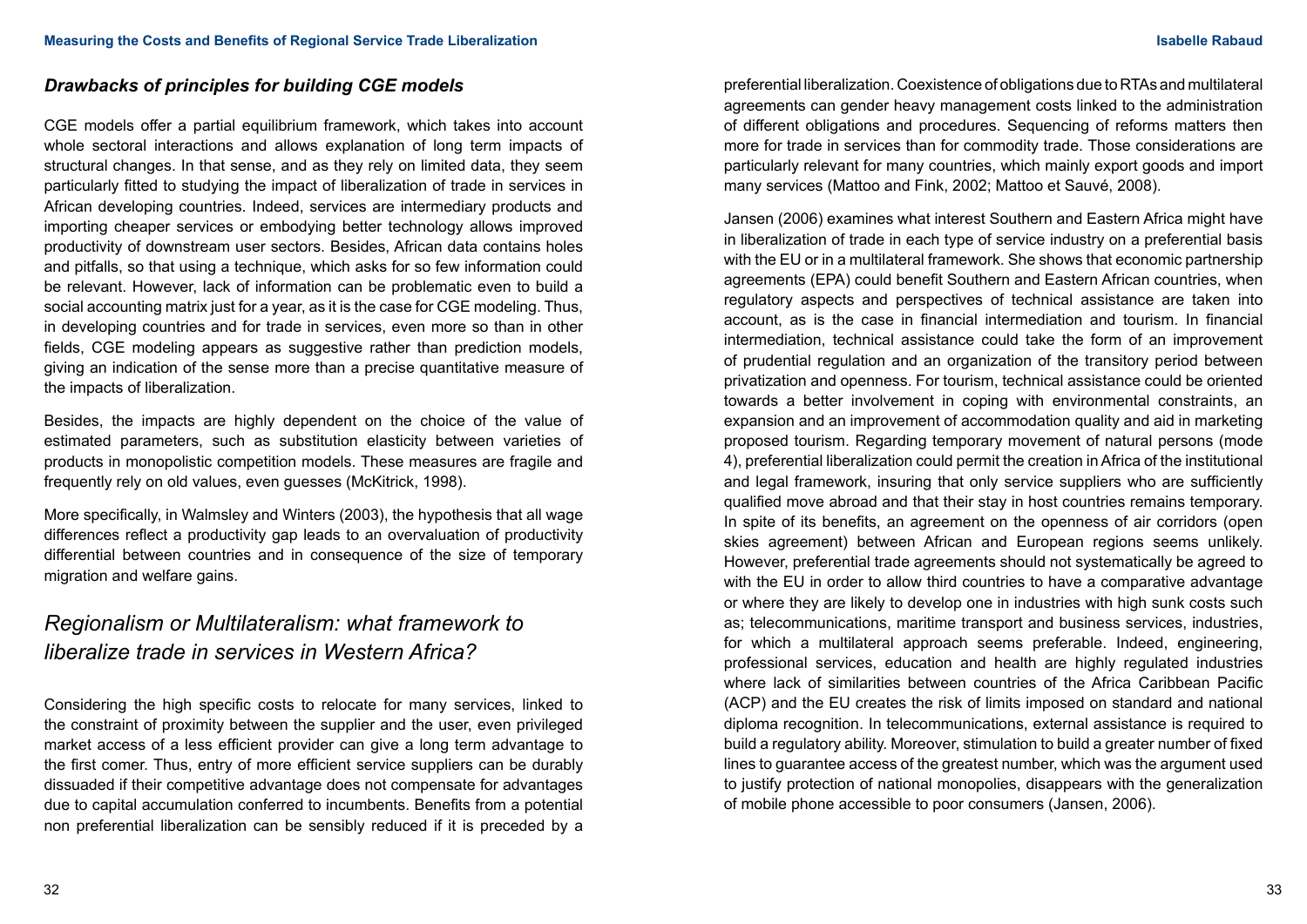# *Conclusions*

Potential gains from liberalization of trade in services for developing countries, in a regional or multilateral framework, tend to highly depend on implementation of domestic reforms beforehand. Otherwise, rents initially held by domestic monopolies risk passing into the hands of foreign oligopolies. New CGE models with endogenous productivity show that if gains linked to trade liberalization are important, than the risk of losses exists.

Therefore, rather than drawing detailed economic policy conclusions and precise quantification of CGE modeling, it seem preferable to retain an indication of the impacts (income gains, creation of trade flows, more favorable impacts for the South, than for the North, …). Associated with other tools such as the assessment of trade flows by gravity equations or to more qualitative approaches, which take into account the particular situation of each country and sector, CGE modeling reveals a tendency of the impact of deregulation in services. It would be audacious to use them alone to recommend full and immediate liberalization, without preliminary analysis of the situation of the country and relying unquestionably on numerical results of the increased trade flows and growth that they propose.

Two specific conclusions for African countries can be drawn from this work.

Regarding the choice between multilateral, bilateral or regional liberalization, the optimal framework depends on service industries. For Eastern and Southern African countries, a RTA or an EPA with the EU seems preferable to a multilateral agreement in services; activities for which co-location matters and where the EU has a clear comparative advantage in financial intermediation, air transportation and tourism. But, in telecommunications, business services, health or education, where sunk costs are high and regulations and institutions differ from European ones, a greater openness to world suppliers avoids being locked into European know-how and increases access to global technology.

Sequencing of reforms matters then more for trade in services than for commodity trade. In telecommunications, it is important to be open to competition at the very time of privatization. Otherwise, countries simply risk transferring national monopoly rents to foreign oligopolies without improving technology or decreasing prices for local consumers. Institutions particularly matter for services and reform should be global and focused. In other words, domestic

reforms are necessary prior to trade liberalization. These considerations are particularly relevant for ECOWAS countries, which mainly export goods and import many services.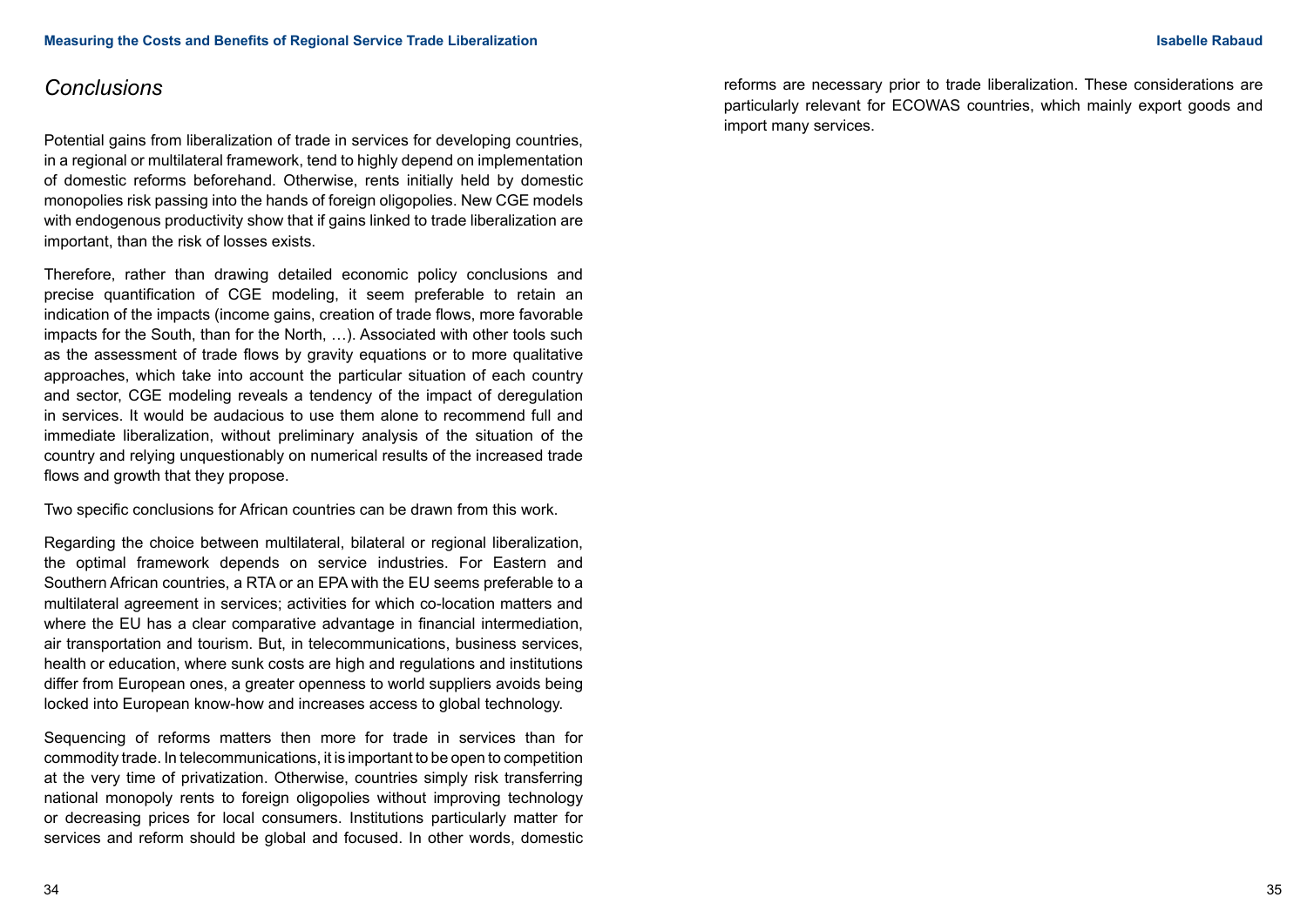# *Bibliography*

Balistreri, E. J. and Tarr, D. G., 2011. Services Liberalization in Preferential Trade Arrangements: The Case of Kenya. *World Bank Policy Research Working Paper*, p. 39.

Ben Romdhane, S., 2008. Liberalizing Trade in Services in Tunisia: General Equilibrium Effects. *Economic Research Forum Working Paper*, No. 404, May, 27 p.

Brown, D., Deardorff, A., and Stern, R., 1996. Modelling Multilateral Trade Liberalization in Services. *Asia-Pacific Economic Review,* Vol. 2, pp. 21-34.

Brown, D. and Stern, R.M., 2001. Measurement and Modelling of the Economic Effects of Trade and Investment Barriers in Services, *Review of International Economics,* Vol. 9, pp. 262-286.

Christen E., Francois, J. and Hoekman, B., 2012. CGE Modeling of Market Access in Services. In: Dixon, P. B. and Jorgenson, D. W. , eds. *Handbook of Computable General Equilibrium Modeling,* Elseiver, pp. 1601-1643.

Dee, P. and Hanslow, K., 2001. Chapter 5: Multilateral Liberalization of Services Trade. In: Stern, R.M. ed., *Services in the International Economy,* The University of Michigan Press, pp. 117-139.

Dee, P. and Diop, N., 2011. The economy-wide effects of further trade reforms in Tunisia's services sectors. In: Gilbert, J. ed., *New Developments in General Equilibrium Analysis for Trade Policy,* Frontiers of Economics and Globalization Volume 7, Emerald, Bingley UK.

Dee, P., 2005. *A compendium of barriers to services trade*, Australian National University, p. 75, available at: < https://crawford.anu.edu.au/pdf/staff/phillippa\_ dee/Combined\_report.pdf >.

Dee, P., 2003. Modelling the policy issues in services trade. *Économie Internationale*, No. 94-95, pp. 283-300.

Fink, C., Matoo, A. and Rathindran, R., 2001. Liberalizing Basic Telecommunications: The Asian Experience, *Policy Research Working Paper Series*, No. 2718, November, p. 30.

Fouquin M., Guimbard H., Herzog C. et Ünal D. (2011), *Panorama de l'économie mondiale*, 104 p., available at: <www.cepii.fr>

Francois, J. and Hoekman, B., 2010. Services Trade and Policy, *Journal of Economic Literature*, Vol. 48, September, 642-692.

Hoekman, B., 1996. Assessing the General Agreement on Trade in Services. In: Martin, W. and Winters, L.A. eds., *The Uruguay Round and Developing Countries*, Cambridge University Press, pp. 88-124.

Jansen, M., 2006. Services Trade Liberalization at the Regional Level: Does Southern and Eastern Africa Stand to Gain from EPA Negotiations?, *CEPR Discussion Paper*, August, No. 5800, 35 p.

Jensen, J., Rutherford, T. and Tarr, D., 2008. Impact of Local Content Restrictions and Barriers Against Foreign Direct Investment in Services: The Case of Kazakhstan's Accession to the World Trade Organization, *Eastern European Economics*, 46(3), pp. 5-26.

Jensen, J., Rutherford, T. and Tarr, D., 2010. Modeling Services Liberalization: The Case of Tanzania, *Journal of Economic Integration*, 25(4), pp. 644-675.

Konan, D.E. and Maskus, K.E., 2006. Quantifying the impact of services liberalization in a developing country, *Journal of Development Economics,* 81 (1), pp. 142-162.

Mattoo, A. and Fink, C., 2002. Regional Agreements and Trade in Services: Policy Issues, *World Bank Policy Research Working Paper,* June, 32 p.

Mattoo, A. and Sauvé, P., 2008. Regionalism in Services Trade. In: Mattoo, A., Stern, R.M. and Zanini, G. (eds.), *A Handbook of International Trade in Services*, Oxford University Press, pp. 221-286

McKitrick, R., 1998. The econometric critique of computable general equilibrium modelling: the role of functional forms, *Economic Modelling*, 15, pp. 543-573.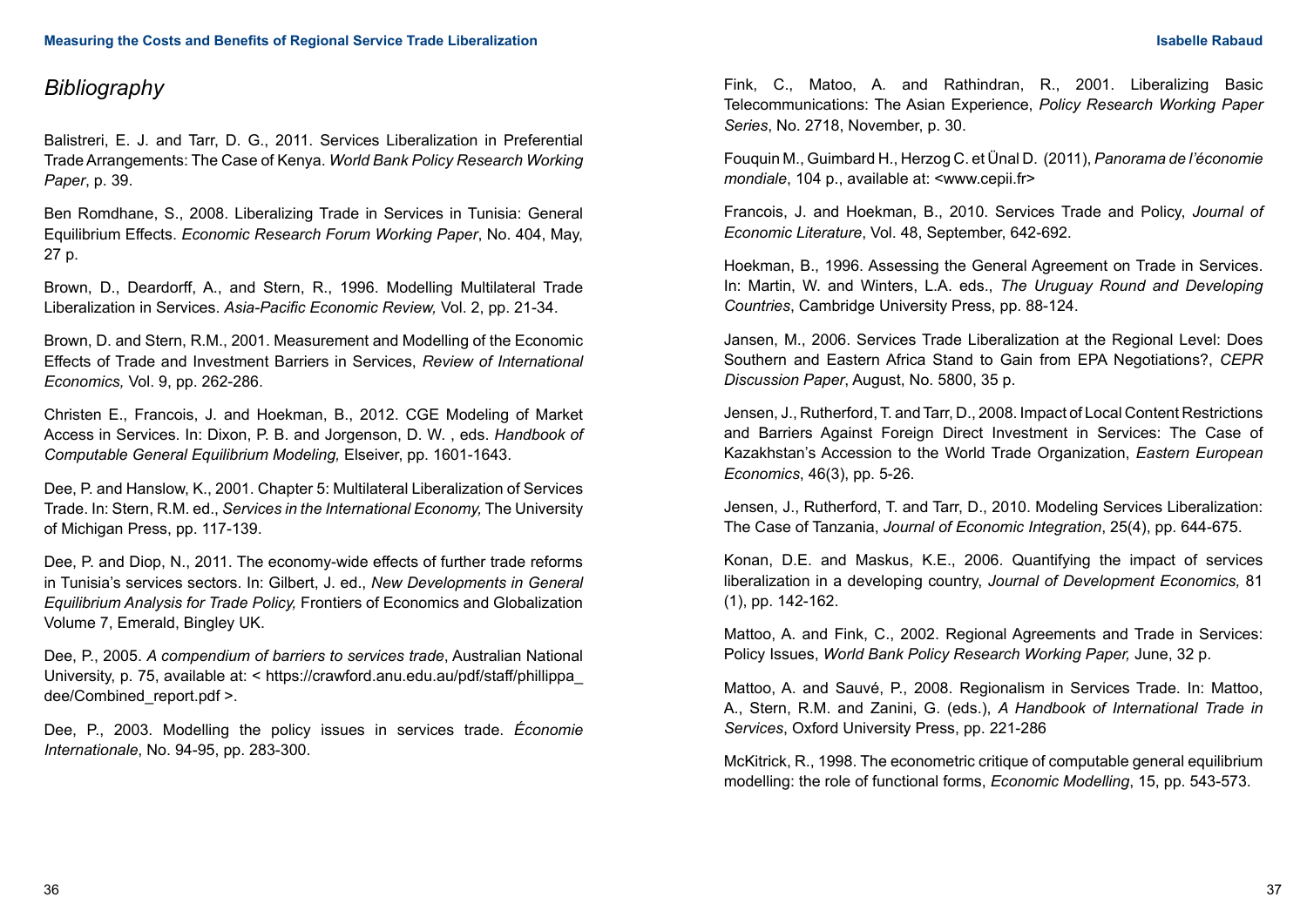Rabaud, I. and Montalieu, T., 2012. Une analyse critique des mesures de restrictions aux échanges de services, *Revue économique*, 63(4), July, pp. 779- 794.

Walmsley, T.L. and Winters, L.A., 2003. Relaxing the Restrictions on the Temporary Movements of Natural Persons: a Simulation Analysis. *Journal of Economic Integration*, December, 20(4), pp. 688-726.

Warren, T., 2000. The Impact on Output of Impediments to Trade and Investment in Telecommunications Services. In: Findlay, C. and Warren, T. eds. *Impediments to Trade in Services: Measurement and Policy Implications*, Routledge, London and New-York, pp. 85- 100.

Whalley, J., 2004. Assessing the benefits to developing countries of liberalisation in services trade, *World Economy*, Vol. 27, No. 8, pp. 1223-1253.

# *Appendix: Revealed comparative indicator of CEPII*

For a given country *i* and each service industry *k*, the ratio of trade balance to Gross Domestic Product (GDP) Yi is first calculated; that is in thousandth:

$$
y_{ik} = 1000 \cdot \frac{X_{ik} - M_{ik}}{Y_i}
$$

In terms of GDP, contribution of service *k* to the balance of goods and services is defined by:

with

then

$$
\mathcal{L}_{\mathcal{A}}(x)
$$

$$
g_{ik} = \frac{X_{ik} + M_{ik}}{X_i + M_i} \quad \text{and} \qquad y_i = 1000 \ . \ \frac{X_i - M_i}{Y_i}
$$

$$
f_{ik} = \frac{1000}{Y_i} \left( (X_{ik} - M_{ik}) - \left( \frac{X_{ik} - M_{ik}}{X_i + M_i} \right) (X_i - M_i) \right)
$$

Revealed comparative indicator of CEPII measures the gap between trade balance for a given service k and trade in goods and services balance weighted by the share of trade for good *k* in trade of goods and services of the country, in thousandth of GDP.

A positive sign indicates a comparative advantage and a negative sign a comparative disadvantage, greatest the higher the indicator in absolute value.

Source: Fouquin et al. (2011) <www.cepii.fr>

 $f_{ik} = y_{ik} - g_{ik} x y_i$